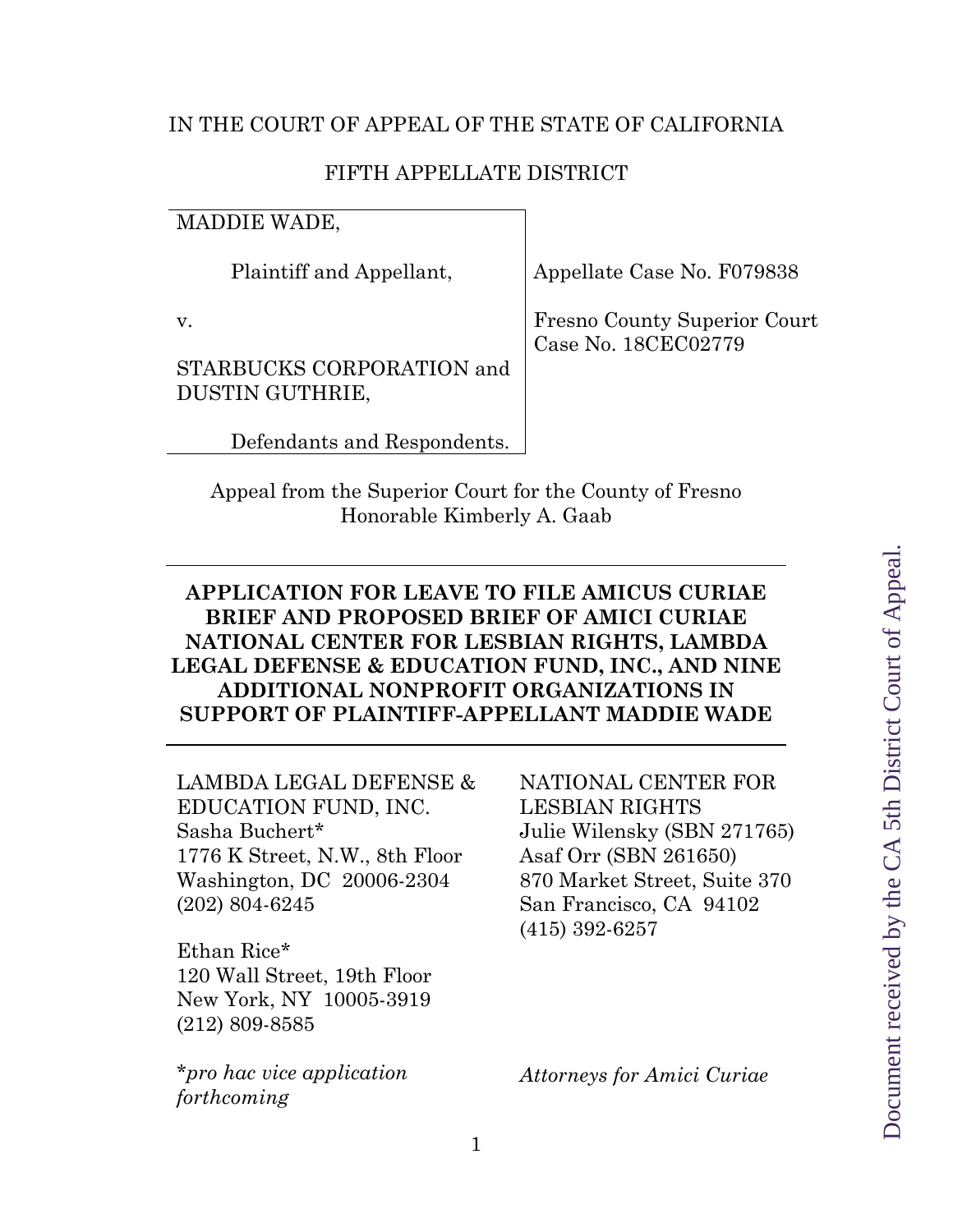## **FULL LIST OF AMICI CURIAE**

- National Center for Lesbian Rights
- Lambda Legal Defense & Education Fund, Inc.
- American Civil Liberties Union of Northern California
- American Civil Liberties Union of Southern California
- California Rural Legal Assistance, Inc.
- Equality California
- GLBTQ Legal Advocates & Defenders
- Legal Aid at Work
- Legal Services of Northern California
- Transgender Law Center
- Transgender Legal Defense & Education Fund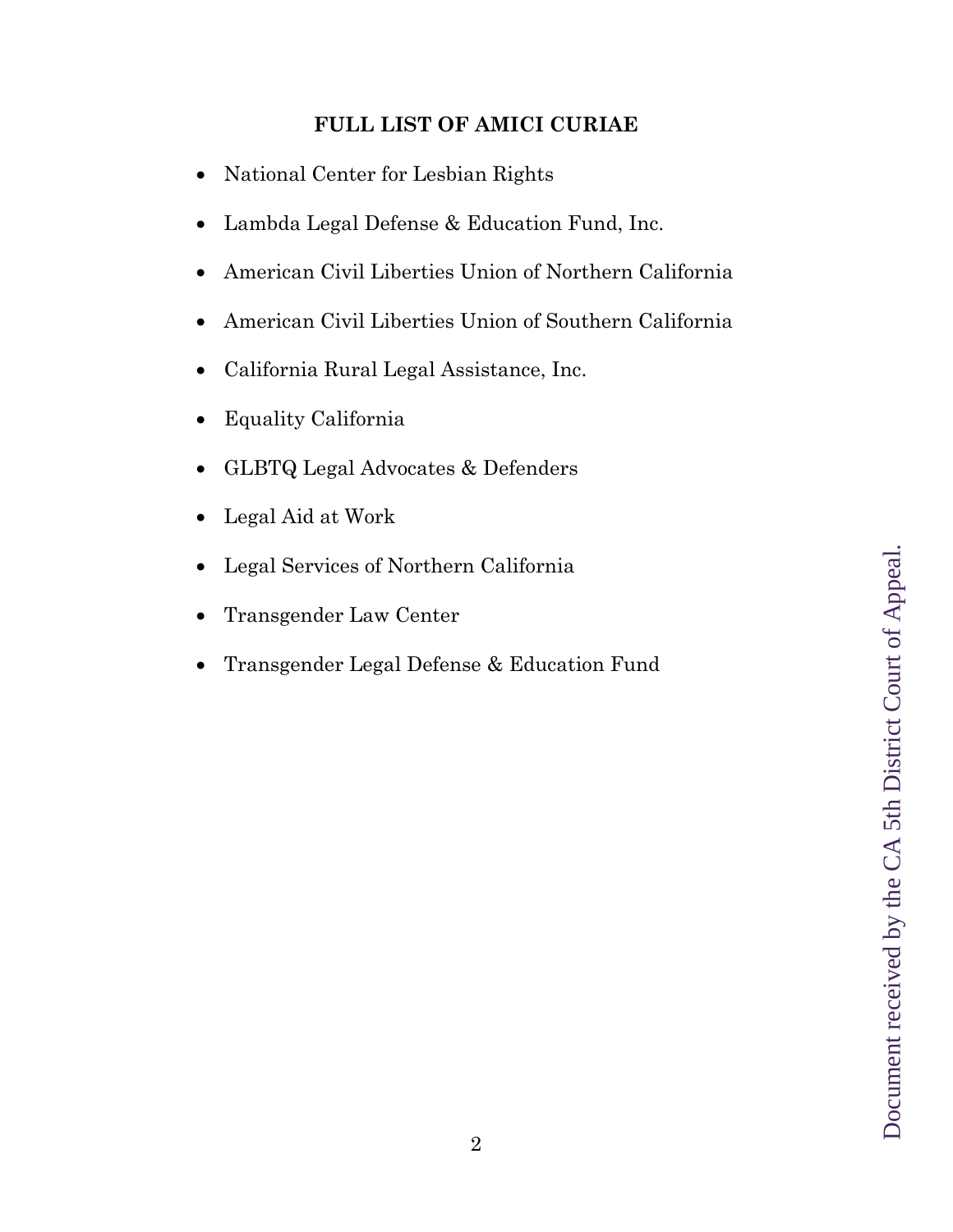## **CERTIFICATE OF INTERESTED ENTITIES OR PERSONS**

(Cal. Rules of Court, rule 8.208)

There are no interested entities or persons to list in this

certificate. (Cal. Rules of Court, rule 8.208(e)(3).)

Dated: August 21, 2020 NATIONAL CENTER FOR LESBIAN RIGHTS

By: /s/ Julie Wilensky Julie Wilensky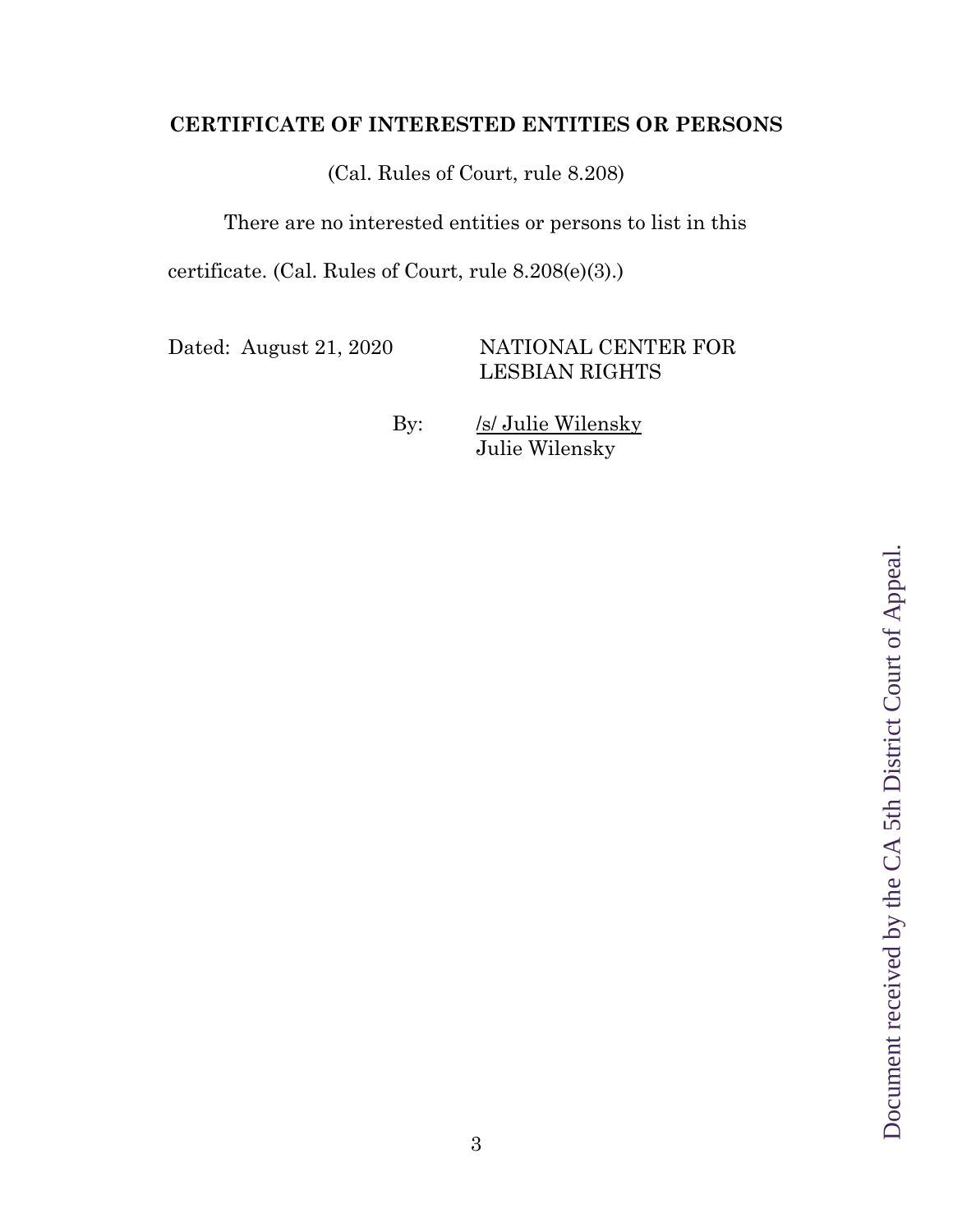# **TABLE OF CONTENTS**

|                | CERTIFICATE OF INTERESTED ENTITIES OR PERSONS  3                                                                                                               |  |  |
|----------------|----------------------------------------------------------------------------------------------------------------------------------------------------------------|--|--|
|                |                                                                                                                                                                |  |  |
|                |                                                                                                                                                                |  |  |
|                |                                                                                                                                                                |  |  |
|                |                                                                                                                                                                |  |  |
|                |                                                                                                                                                                |  |  |
|                |                                                                                                                                                                |  |  |
| I.             | Transgender People Face Significant Adverse Treatment in                                                                                                       |  |  |
| $\mathbf{A}$ . | The Misuse of a Transgender Person's Name or<br>Pronouns Is a Common Form of Workplace                                                                         |  |  |
| <b>B.</b>      | Discrimination and Harassment, Including Misusing a<br>Transgender Employee's Name or Pronouns, Harms<br>Transgender Workers and Interferes with Their Ability |  |  |
|                | II. Intentional Misuse of a Transgender Employee's Name or                                                                                                     |  |  |
| $\mathsf{A}$ . |                                                                                                                                                                |  |  |
| <b>B.</b>      |                                                                                                                                                                |  |  |
|                |                                                                                                                                                                |  |  |
|                |                                                                                                                                                                |  |  |
|                |                                                                                                                                                                |  |  |

Document received by the CA 5th District Court of Appeal. Document received by the CA 5th District Court of Appeal.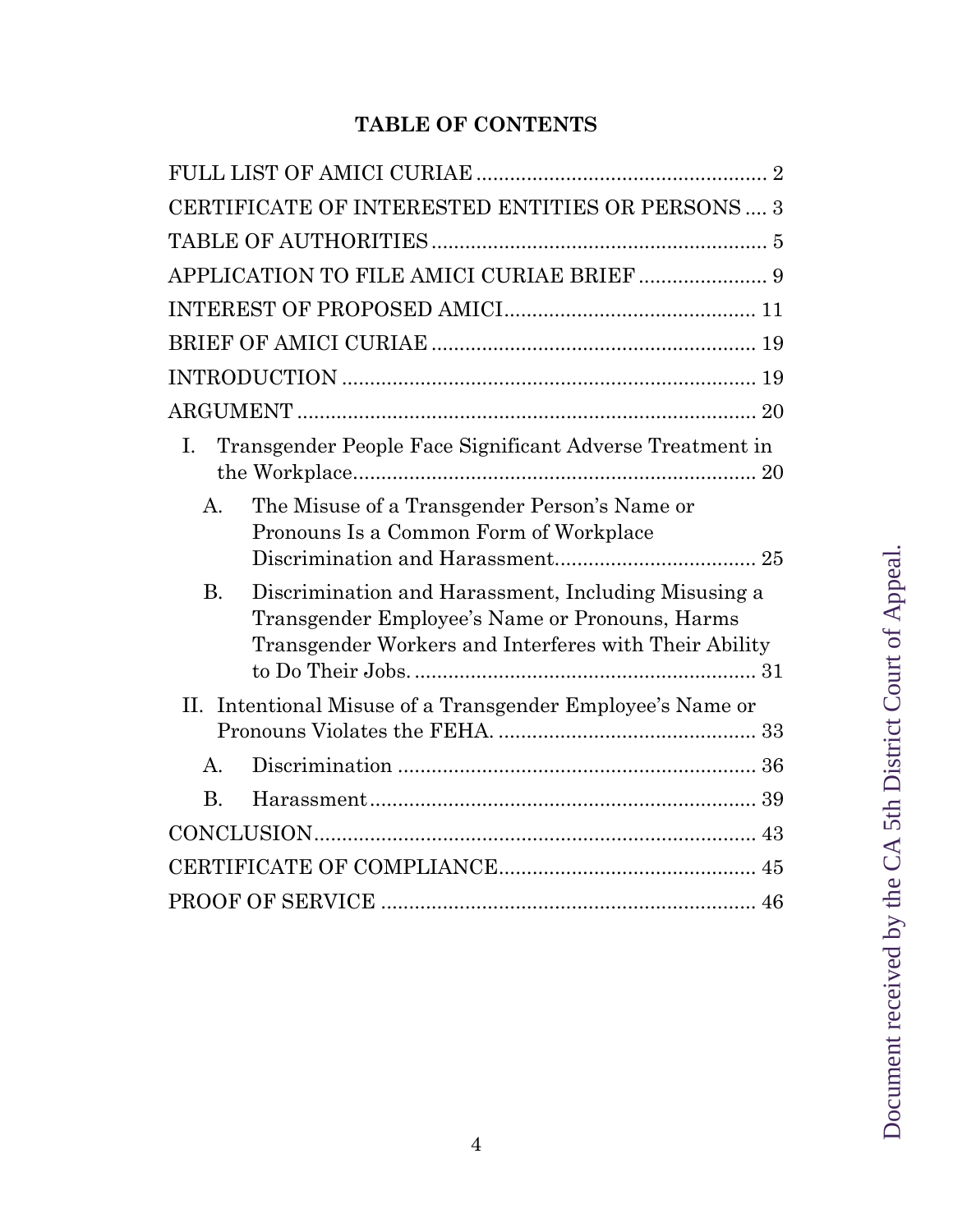# **TABLE OF AUTHORITIES**

 **Page(s)** 

# **State Cases**

| Mixon v. Fair Employment & Housing Com. (1987)                                                                      |
|---------------------------------------------------------------------------------------------------------------------|
| Roby v. McKesson Corp. (2009)                                                                                       |
| <i>Teamsters v. United States</i> (1977)                                                                            |
| Yanowitz v. L'Oreal USA, Inc. (2005)                                                                                |
| <b>Federal Cases</b>                                                                                                |
| Bd. of Educ. of Highland v. U.S. Dept. of Educ. (S.D.Ohio 2016)                                                     |
| Hampton v. Baldwin (S.D.Ill. Nov. 7, 2018, No. 3:18-CV-                                                             |
| <i>Harris v. Forklift Systems</i> (1993)                                                                            |
| <i>Nichols v. Azteca Restaurant Enterprises, Inc.</i> (9th Cir. 2001)                                               |
| Prescott v. Rady Children's Hospital-San Diego (S.D.Cal. 2017)                                                      |
| <i>Rumble v. Fairview Health Services</i> (D.Minn. Mar. 16, 2015<br>No. 14-cv-2037 (SRN/FLN) 2015 WL 1197415 41, 42 |
| Tay v. Dennison (S.D.Ill. May 1, 2020, No. 19-cv-00501-                                                             |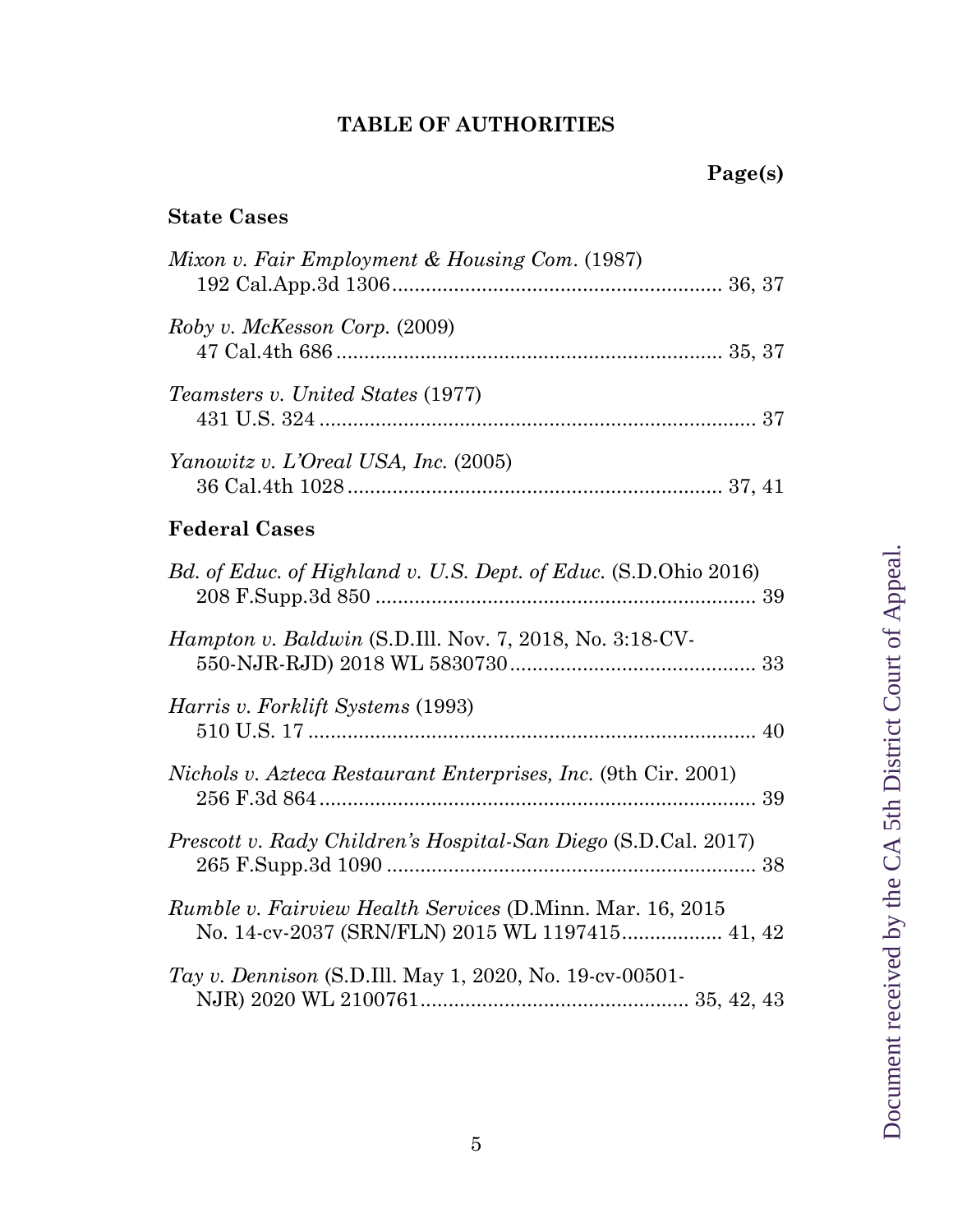## **Statutes**

| Gov. Code |  |
|-----------|--|
|           |  |
|           |  |
|           |  |
|           |  |
|           |  |
|           |  |
|           |  |
|           |  |
|           |  |
|           |  |
|           |  |
|           |  |

# **Regulations**

| Cal. Code Regs. |  |
|-----------------|--|
|                 |  |
|                 |  |
|                 |  |
|                 |  |
|                 |  |
|                 |  |
|                 |  |
|                 |  |

## **Administrative Decisions**

| Eric S. v. Shinseki (E.E.O.C. Apr. 16, 2014, EEOC DOC                                                                                                      |  |
|------------------------------------------------------------------------------------------------------------------------------------------------------------|--|
| Lusardi v. McHugh (E.E.O.C. Apr. 1, 2015, EEOC DOC                                                                                                         |  |
| Mass. Com. Against Discrimination v. Securitas<br>Security Services USA, Inc. (M.C.A.D. Aug. 9,<br>2019, No. 13-BEM-01906) 2016 WL 4426971  27, 28, 30, 42 |  |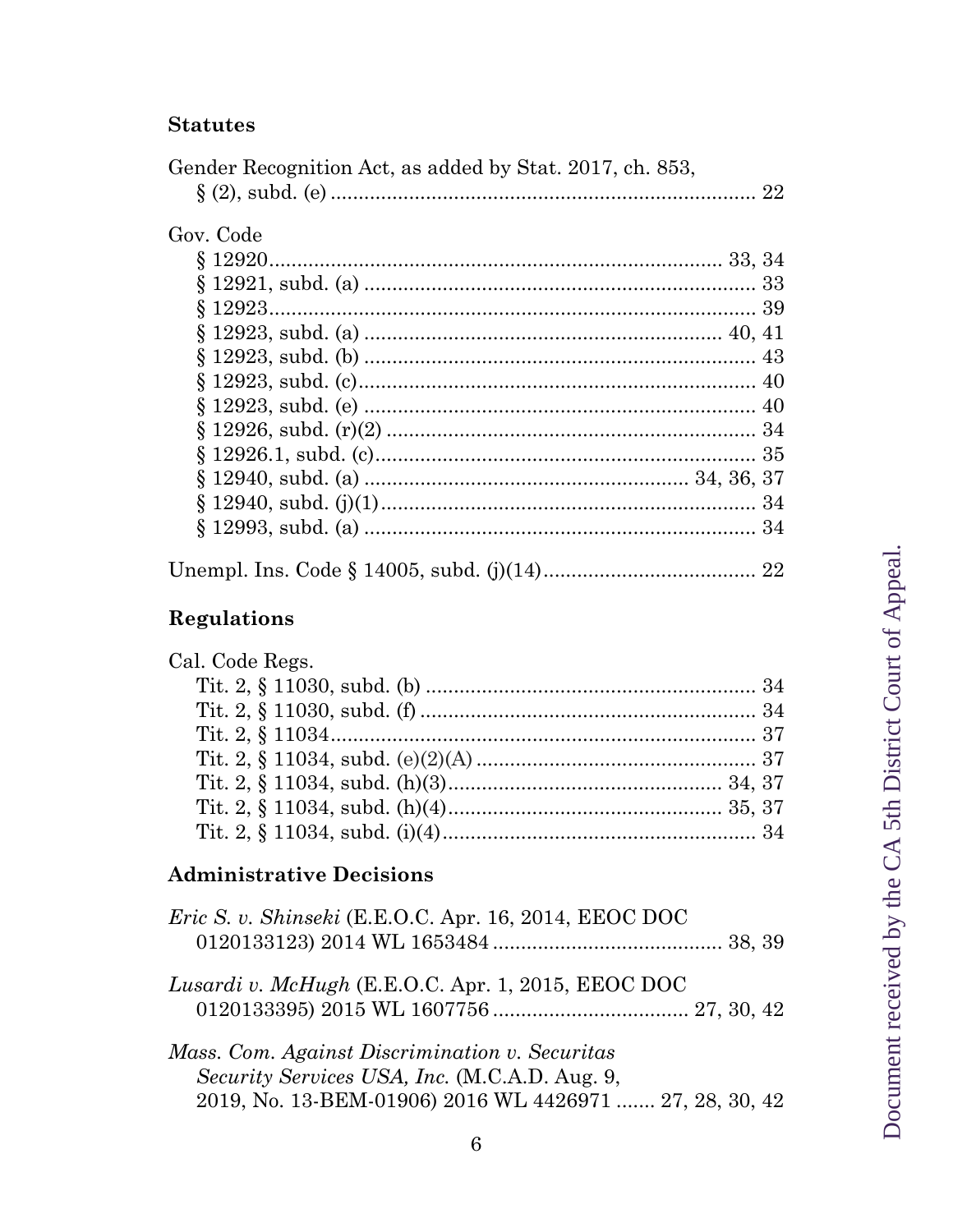# **Other Authorities**

| Bockting et al., Stigma, Mental Health, and Resilience in an<br>Online Sample of the US Transgender Population (2013)                                                                                                                                                                           |
|-------------------------------------------------------------------------------------------------------------------------------------------------------------------------------------------------------------------------------------------------------------------------------------------------|
| Choi et al., UCLA Williams Institute, State Profiles of LGBT<br>Poverty in the United States (Dec. 2019)                                                                                                                                                                                        |
| Equality Act, Hearings before House Com. On Judiciary on<br>H.R. No. 5, 116th Cong., (2019), written testimony of Ilan                                                                                                                                                                          |
| Flores et al., UCLA Williams Inst., How Many Adults Identify<br>as Transgender in the United States? (June 2016)                                                                                                                                                                                |
| Grant et al., Nat. Center for Transgender Equality & Nat.<br>Gay and Lesbian Task Force, Injustice at Every Turn: A<br>Report of the National Transgender Discrimination                                                                                                                        |
| Herman et al., UCLA Center for Health Policy Research<br>and UCLA Williams Inst., Demographic and Health<br>Characteristics of Transgender Adults in California:<br>Findings from the 2015-2016 California Health<br>Interview Survey (Oct. 2017) <https: c5pl-<="" perma.cc="" td=""></https:> |
| James et al., Nat. Center for Transgender Equality, 2015<br>U.S. Transgender Survey (2016)                                                                                                                                                                                                      |
| James et al., Nat. Center for Transgender Equality, 2015<br>U.S. Transgender Survey: Report on the Experiences of<br>American Indian and Alaska Native Respondents (2017)                                                                                                                       |
| James et al., Nat. Center for Transgender Equality, 2015 U.S.<br>Transgender Survey: Report on the Experiences of Black<br>Respondents (2017) <https: dn74-e334="" perma.cc=""> 22</https:>                                                                                                     |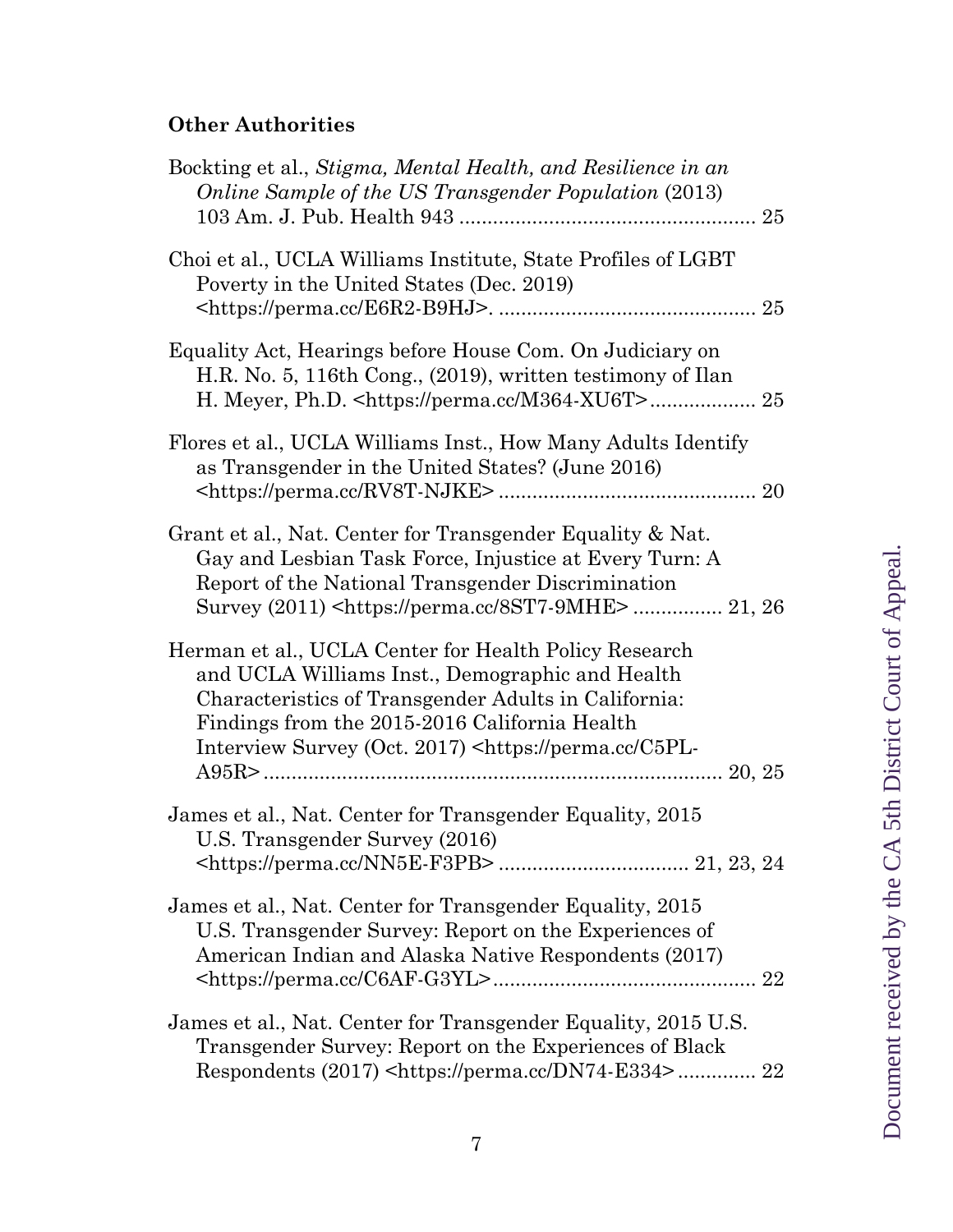| McLemore, A Minority Stress Perspective on Transgender<br><i>Individuals' Experiences with Misgendering (2016) 3</i>                                                                                               |
|--------------------------------------------------------------------------------------------------------------------------------------------------------------------------------------------------------------------|
| McLemore, <i>Experiences with Misgendering: Identity</i><br>Misclassification of Transgender Spectrum Individuals                                                                                                  |
| Mizock et al., <i>Transphobia in the Workplace: A Qualitative</i><br>Study of Employment Stigma (2018) 3 Stigma & Health                                                                                           |
| Nat. Center for Transgender Equality, 2015 U.S.<br>Transgender Survey: California State Report (2017)                                                                                                              |
| Ray et al., Anti-Violence Project, Individual Struggles,<br>Widespread Injustice: Trans and Gender Non-<br>Conforming Peoples' Experiences of Systemic<br><b>Employment Discrimination in New York City (2018)</b> |
| Thoroughgood et al., Creating a Trans-Inclusive Workplace<br>(Mar.-Apr. 2020) Harvard Business Review                                                                                                              |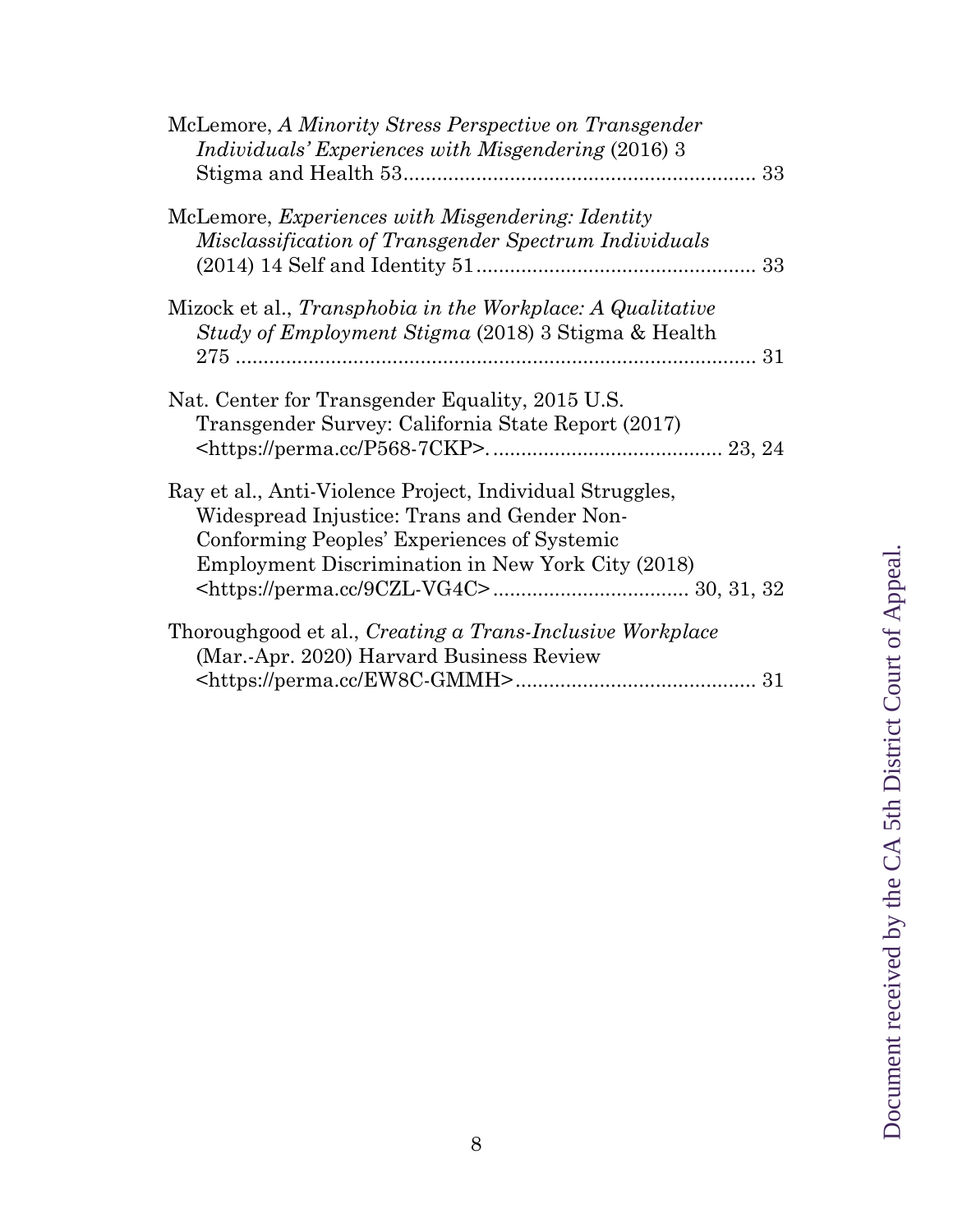# **APPLICATION TO FILE AMICI CURIAE BRIEF**  TO THE HON. BRAD R. HILL, ADMINISTRATIVE PRESIDING JUSTICE OF THE FIFTH DISTRICT COURT OF APPEAL:

Pursuant to California Rules of Court, Rule 8.200(c), proposed amici curiae National Center for Lesbian Rights, Lambda Legal Defense and Education Fund, Inc., American Civil Liberties Union of Northern California, American Civil Liberties Union of Southern California, California Rural Legal Assistance, Inc., Equality California, GLBTQ Legal Advocates & Defenders, Legal Aid at Work, Legal Services of Northern California, Transgender Law Center, and Transgender Legal Defense & Education Fund (collectively, "Amici") respectfully request leave to file the accompanying amici curiae brief in support of Plaintiff-Appellant Maddie Wade.

Amici are nonprofit organizations with an interest in ensuring the equal treatment of lesbian, gay, bisexual, transgender, queer, and non-binary people in California and across the nation. The proposed brief will assist the Court in its consideration of this case by providing additional context for the issues presented, including that transgender people in California and nationwide face significant adverse treatment in the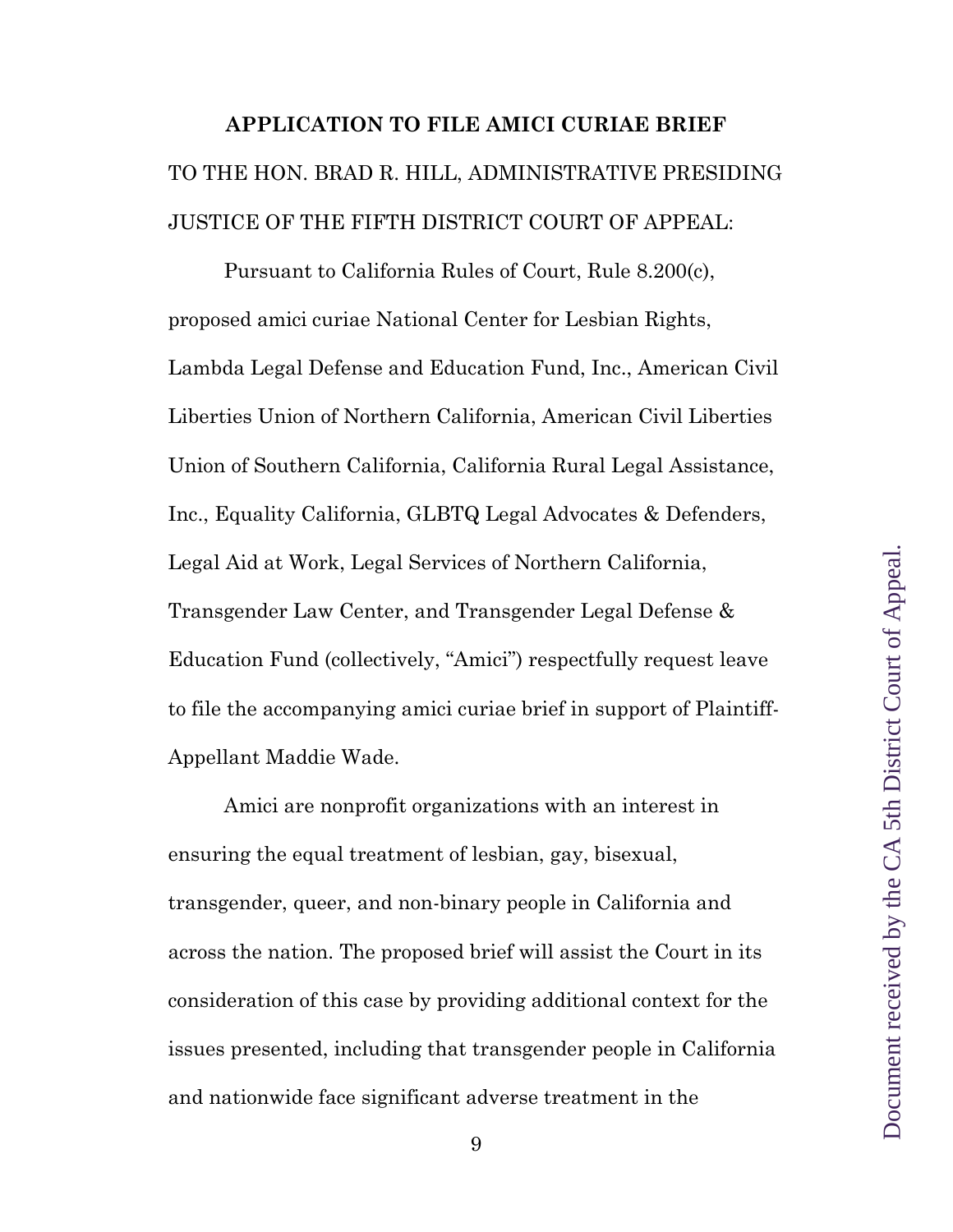workplace, including the misuse of their names and pronouns. Being subjected to such adverse treatment is stigmatizing and harmful. It interferes with employees' ability to do their jobs, and it violates the Fair Employment and Housing Act.

In accordance with California Rules of Court, Rule 8.200(c)(3), no party or counsel for any party in the pending appeal authored this brief in whole or in part, and no party or counsel for any party in the pending appeal made a monetary contribution intended to fund the brief's preparation or submission. No person or entity other than counsel for the proposed amici made a monetary contribution intended to fund the preparation or submission of this brief.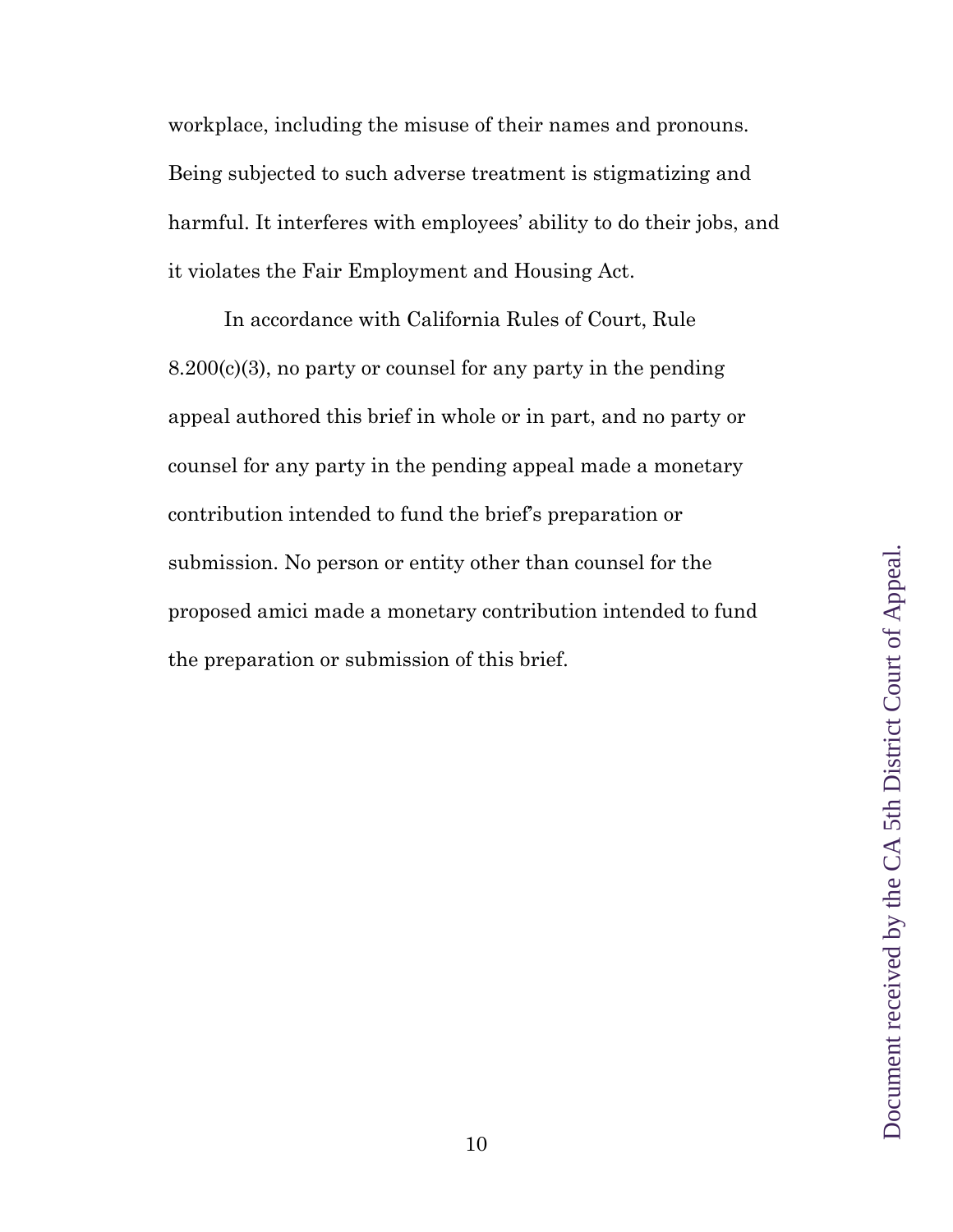#### **INTEREST OF PROPOSED AMICI**

The **National Center for Lesbian Rights (NCLR)** is a national nonprofit legal organization dedicated to protecting and advancing the civil rights of lesbian, gay, bisexual, transgender, and queer people and their families through litigation, public policy advocacy, and public education. Since its founding in 1977, NCLR has played a leading role in securing fair and equal treatment for LGBTQ people and their families in cases across the country involving constitutional and civil rights. NCLR has a particular interest in promoting equal opportunity for LGBTQ people in the workplace through legislation, policy, and litigation, and represents LGBTQ people in employment and other cases in courts throughout the country.

**Lambda Legal Defense and Education Fund, Inc. (Lambda Legal)** is the nation's oldest and largest nonprofit legal organization working for full recognition of the civil rights of lesbian, gay, bisexual and transgender ("LGBT") people and everyone living with HIV through impact litigation, education, and policy advocacy. Lambda Legal has served as counsel of record or amicus curiae in seminal cases regarding the rights of LGBT people and people living with HIV. More specifically,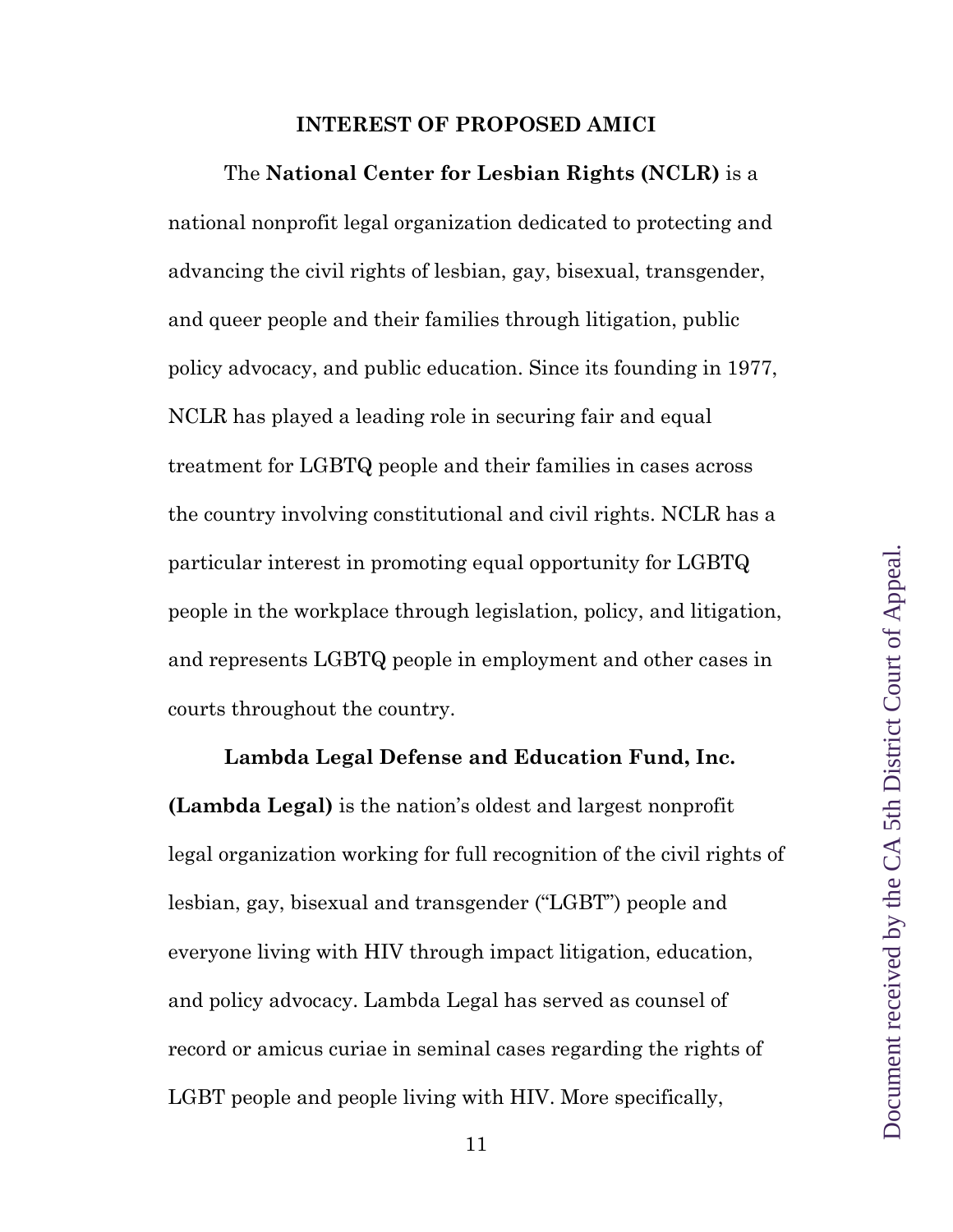Document received by the CA 5th District Court of Appeal. Document received by the CA 5th District Court of Appeal.

Lambda Legal has appeared as party counsel or amicus curiae in numerous cases addressing the application of employment protections to transgender workers. (See, e.g., *Glenn v. Brumby* (11th Cir. 2011) 663 F.3d 1312; *Kastl v. Maricopa County Community College Dist.* (9th Cir. 2009) 325 F.App'x 492; *Rene v. MGM Grand Hotel, Inc.* (9th Cir. 2002) 305 F.3d 1061 (en banc); *Roberts v. Clark County School District* (D.Nev. 2016) 215 F.Supp.3d 1001; *Hall v. BNSF Ry. Co.* (W.D.Wash. Sept. 22, 2014 No. C13-2160) 2014 WL 4719007; *TerVeer v. Billington* (D.D.C. 2014) 34 F.Supp.3d 100; *Lopez v. River Oaks Imaging & Diagnostic Group., Inc.* (S.D.Tex. 2008) 542 F.Supp.2d 653.)

The **American Civil Liberties Union of Northern California (ACLU NorCal)** and the **American Civil Liberties Union of Southern California (ACLU SoCal)** are affiliates of the national American Civil Liberties Union (ACLU) with more than 270,000 members and supporters in California, working to protect and advance the civil rights and civil liberties of all Californians. ACLU NorCal and ACLU SoCal have a long history of vigorously safeguarding LGBTQ rights and specifically advocating for transgender and nonbinary people's rights. ACLU NorCal and ACLU SoCal have served as counsel of record in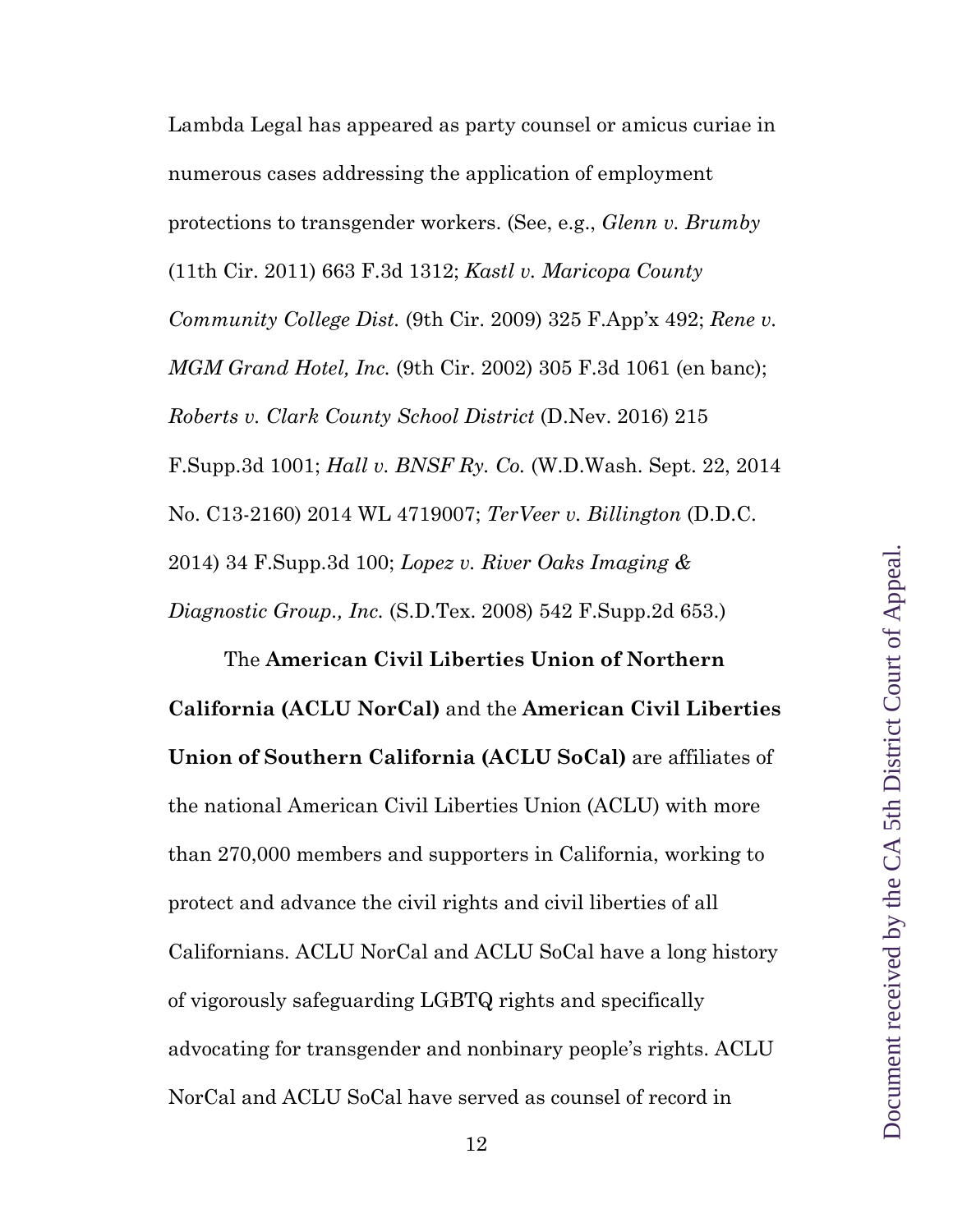seminal cases regarding LGBTQ protections, including *Robertson v. Block*, No. 82-1442-WPG(Px) (C.D. Cal. 1985) (treatment in jail); *Nguon v. Wolf*, 517 F.Supp.2d 1177 (C.D. Cal. 2007) (student privacy rights); *In re Marriage Cases*, 43 Cal. 4th 757 (2008) (marriage equality for same-sex couples); *McKibben v. McMahon*, No. EDCV142171JGBSPX, 2019 WL 1109683 (C.D. Cal. Feb. 28, 2019) (treatment in jail); and *Minton v. Dignity Health*, 39 Cal. App. 5th 1155 (2019), *review denied* (Cal. Dec. 18, 2019), *petition for certiorari filed* (U.S. March 13, 2020) (No. 19-1135) (access to gender-affirming health care).

**California Rural Legal Assistance, Inc. (CRLA)** is a non-profit legal services organization that serves low-income residents in 21 rural California counties. Since 1966, CRLA has represented low-wage workers in individual and representative actions challenging unlawful employment practices, including workers subjected to discrimination and harassment at the jobsite. CRLA launched its LGBTQ+ Program in 2007 to address the intersections of race, immigration status, and poverty that are a fundamental part of promoting equity and advancing LGBTQ+ rights in the communities we serve. Due to geographical and social isolation and pervasive discrimination,

13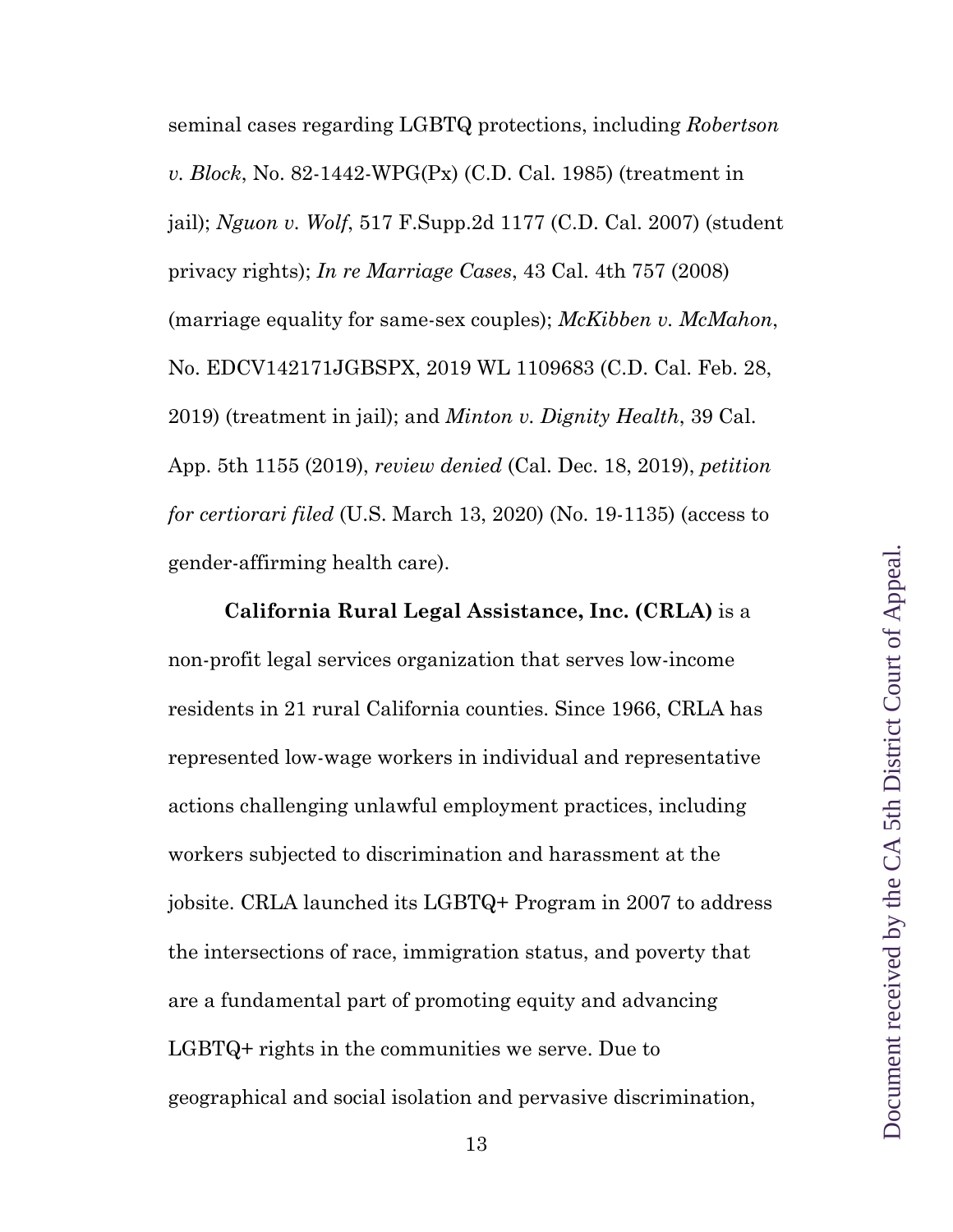LGBTQ individuals in rural areas often have little to no recourse to address victimization or access services. CRLA works with LGBTQ+ individuals and their families in rural California to ensure full access to government programs and legal protections, with a special focus on education, training, and leadership development.

Founded in 1999, **Equality California (EQCA)** is the nation's largest statewide lesbian, gay, bisexual, transgender and queer+ ("LGBTQ+") civil rights organization. Equality California brings the voices of LGBTQ+ people and allies to institutions of power in California and across the United States, striving to create a world that is healthy, just, and fully equal for all LGBTQ+ people. We advance civil rights and social justice by inspiring, advocating, and mobilizing through an inclusive movement that works tirelessly on behalf of those we serve. Equality California frequently participates in litigation in support of the rights of LGBTQ+ persons.

Through strategic litigation, public policy advocacy, and education, **GLBTQ Legal Advocates & Defenders (GLAD)**  works in New England and nationally to create a just society free of discrimination based on gender identity and expression, HIV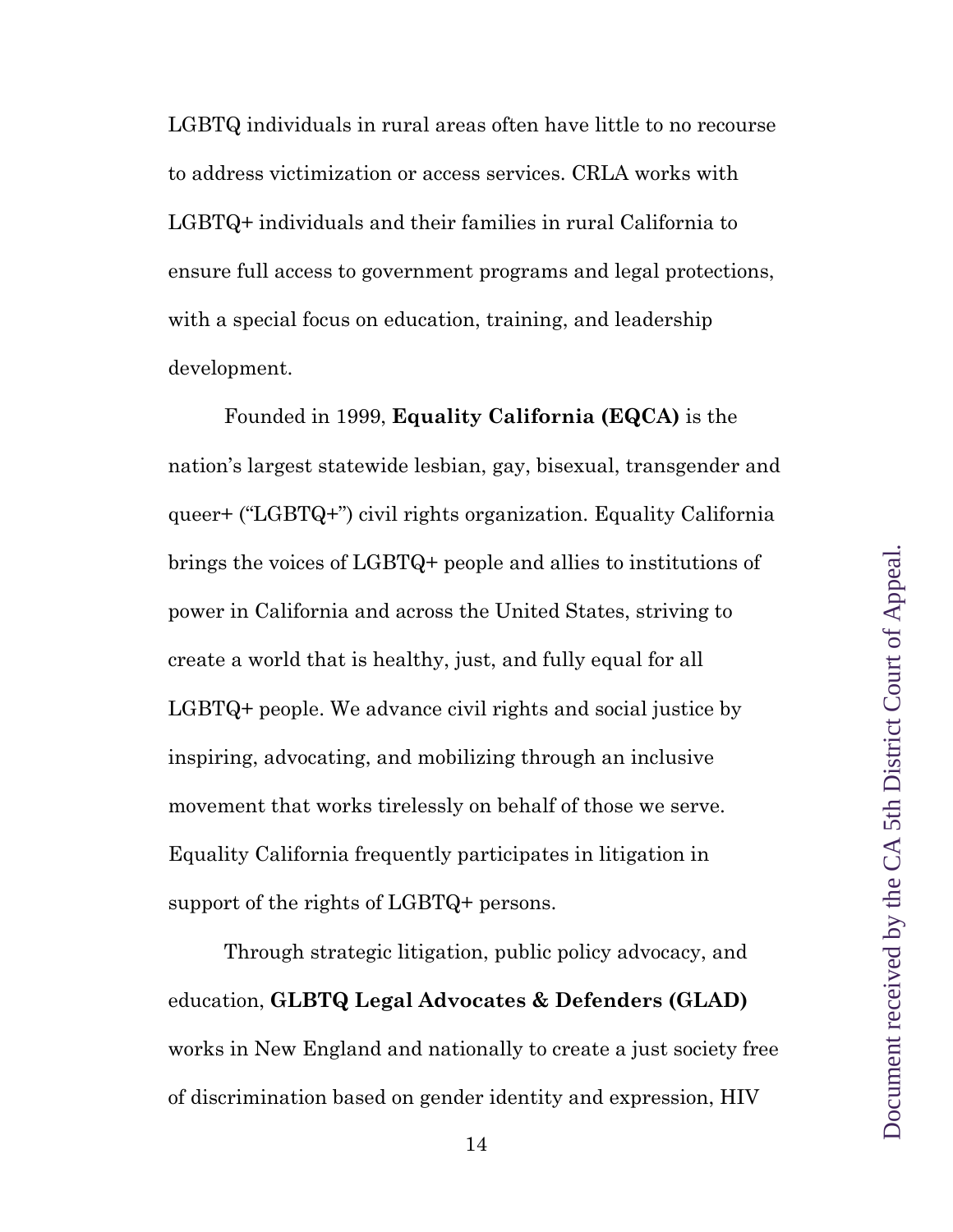status, and sexual orientation. GLAD has litigated widely in both state and federal courts in all areas of the law in order to protect and advance the rights of lesbians, gay men, bisexuals, transgender individuals, and people living with HIV and AIDS. GLAD has an enduring interest in ensuring that employees receive full and complete redress for violation of their civil rights in the workplace.

**Legal Aid at Work (LAAW)** is a non-profit public interest law firm whose mission is to protect, preserve, and advance the employment rights of individuals from traditionally underrepresented communities. LAAW has represented plaintiffs in cases of special import to communities of color, women, recent immigrants, individuals with disabilities, the LGBTQ community, and the working poor. LAAW has appeared in discrimination cases on numerous occasions both as counsel for plaintiffs as well as in an *amicus curiae* capacity. LAAW and other *amici* submitted a brief in support of the Plaintiff in *DFEH v. American Pacific Corp.*, Case No. 2013-001511153-CU-CR, a case involving employment discrimination against a transgender worker. LAAW's interest in preserving the protections afforded to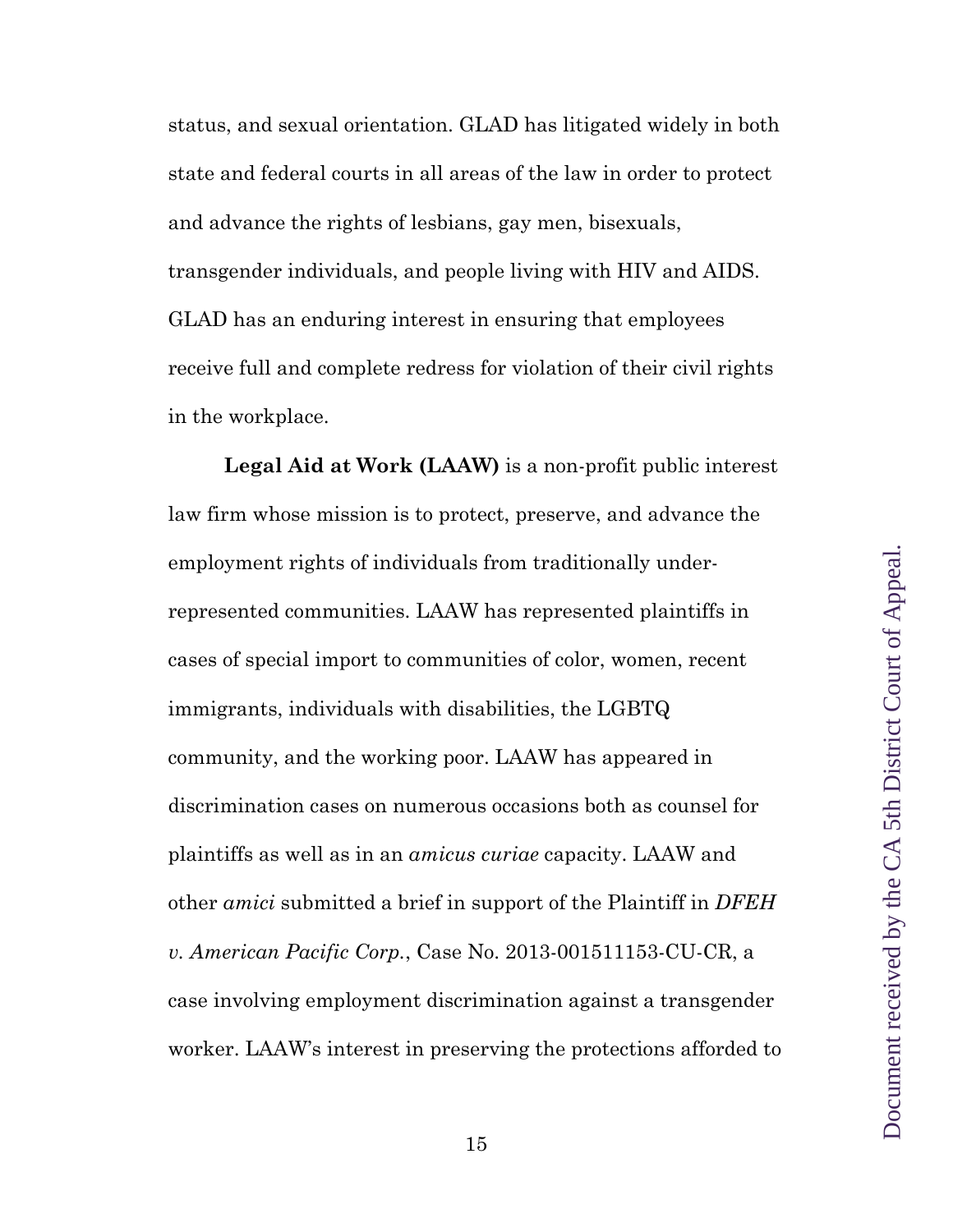employees by this country's antidiscrimination laws is longstanding.

**Legal Services of Northern California (LSNC)** is a non-profit legal aid organization providing free direct legal services to low-income people in 23 northern California counties. For the past 64 years, LSNC has advocated for the civil rights of low-income people living across both rural and urban communities. LSNC has assisted clients, including many LGBTQ+ individuals, with filing discrimination complaints with the Department of Fair Employment and Housing. LSNC also operates two longstanding on-site legal clinics with LGBTQ+ nonprofit community centers where LSNC provides legal advocacy in several other areas, including access to gender-affirming health care, name and gender recognition petitions, access to safety-net benefits, and housing rights.

**Transgender Law Center (TLC)** is the largest national trans-led organization advocating self-determination for all people. Grounded in legal expertise and committed to racial justice, TLC employs a variety of community-driven strategies to keep transgender and gender nonconforming ("TGNC") people alive, thriving, and fighting for liberation. TLC believes that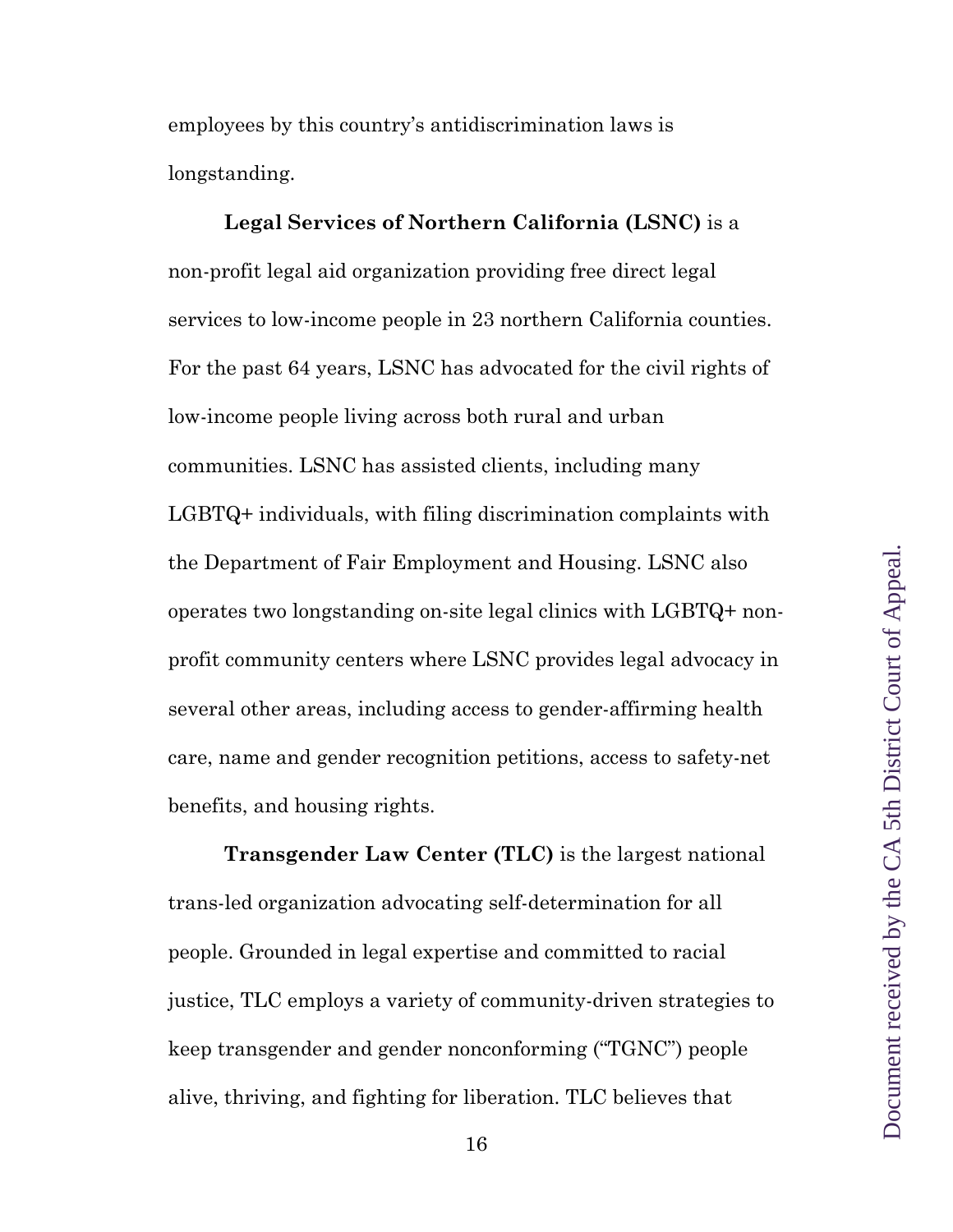TGNC people hold the resilience, brilliance, and power to transform society at its root, and that the people most impacted by the systems TLC fights must lead this work. TLC builds power within TGNC communities, particularly communities of color and those most marginalized, and lays the groundwork for a society in which all people can live safely, freely, and authentically regardless of gender identity or expression. TLC works to achieve this goal through leadership development and by connecting TGNC people to legal resources. It also pursues impact litigation and policy advocacy to defend and advance the rights of TGNC people, transform the legal system, minimize immediate threats and harms, and educate the public about issues impacting our communities.

The **Transgender Legal Defense & Education Fund**  (TLDEF) is a  $501(c)(3)$  nonprofit whose mission is to end discrimination and achieve equality for transgender and nonbinary people, particularly those in our most vulnerable communities. TLDEF provides legal representation to transgender individuals who have been subject to discrimination, focusing on the key issues of employment, education, public accommodations, and healthcare. TLDEF is strongly committed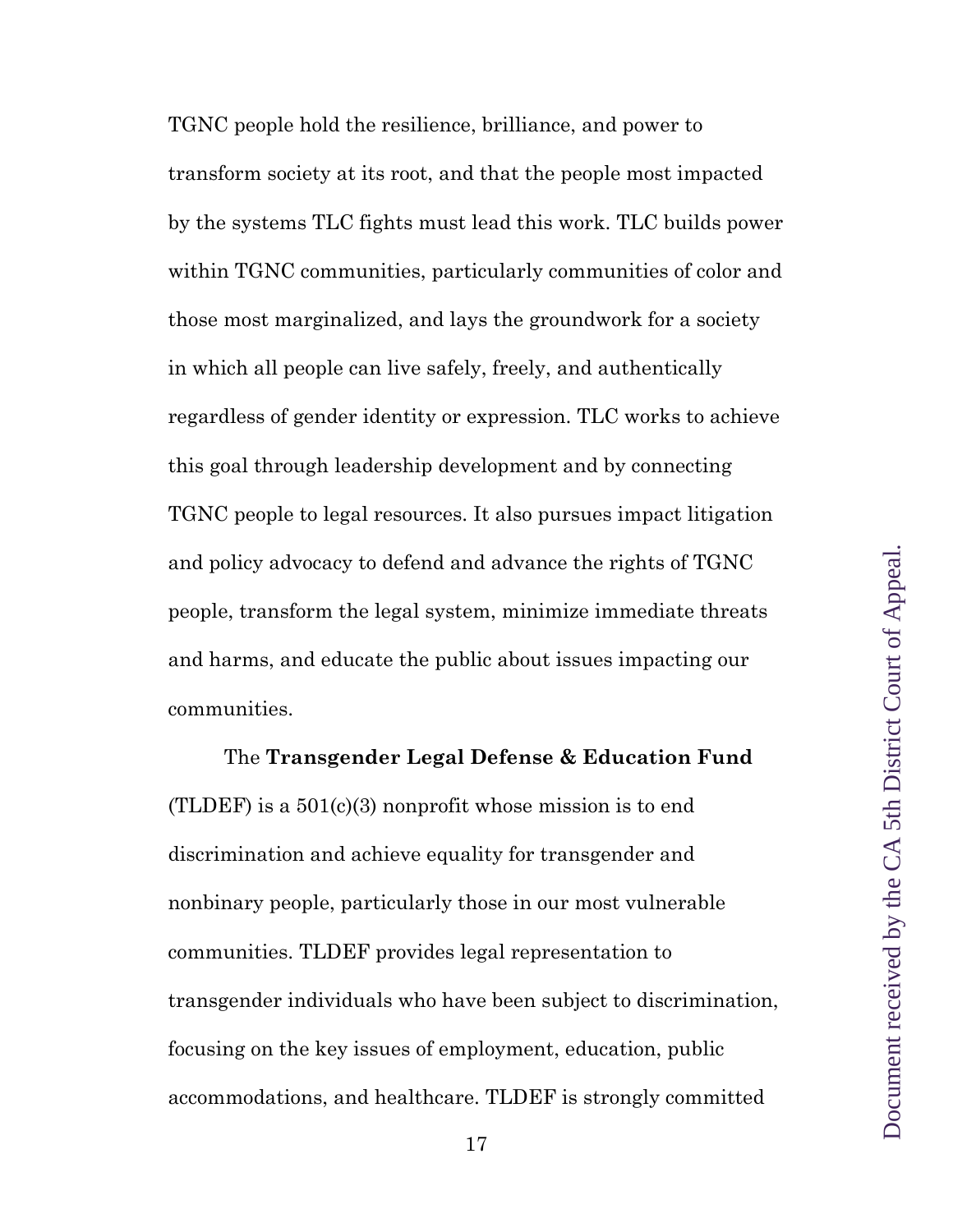to ensuring that civil rights protections are adequately interpreted and applied to protect transgender people against all forms of discrimination. TLDEF also provides public education on transgender rights.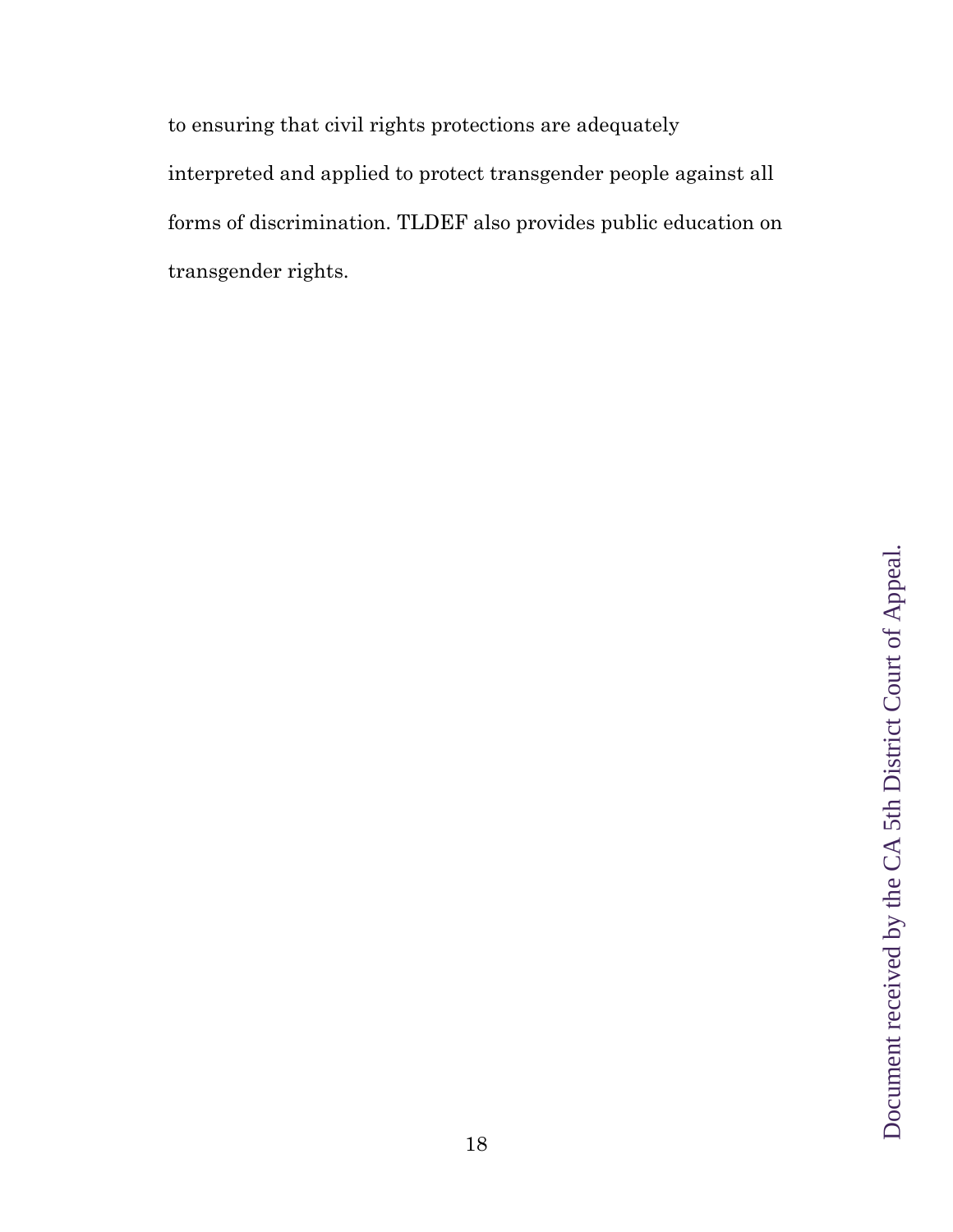#### **BRIEF OF AMICI CURIAE**

#### **INTRODUCTION**

Plaintiff-Appellant Maddie Wade, who worked for Starbucks for eight years, alleges discrimination, harassment, wrongful constructive termination, and intentional infliction of emotional distress based on the actions of her manager, Dustin Guthrie. After Mr. Guthrie learned Ms. Wade is transgender, he began to treat her negatively, including by cutting her hours and by referring to her exclusively by her former male name and male nicknames.

Transgender people in California and nationwide face significant adverse treatment in the workplace, including the misuse of their names and pronouns. Being subjected to such adverse treatment is stigmatizing and harmful. Like many other forms of workplace discrimination, it can cause serious emotional and psychological harms, including anxiety and depression. It also interferes with employees' ability to do their jobs. Shining a constant spotlight on an employee's transgender identity calls attention to a characteristic that is irrelevant to workplace performance. It sends a clear message both to the worker and to

19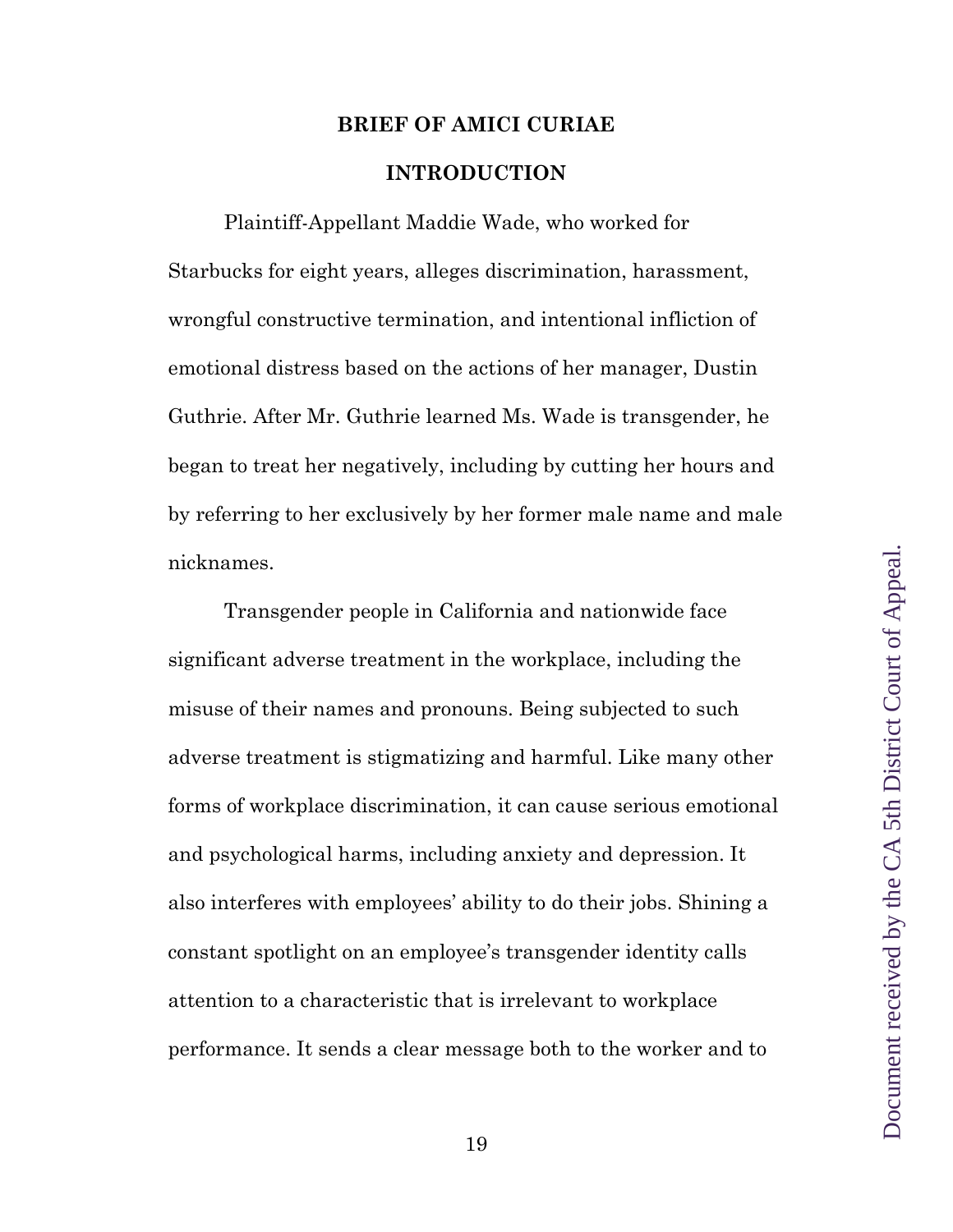others that a transgender employee is not a valued, equal, or respected member of the workforce.

Under California law, failure to abide by an employee's requested name and pronoun is unlawful discrimination. It may also constitute unlawful harassment.

#### **ARGUMENT**

#### **I. Transgender People Face Significant Adverse Treatment in the Workplace.**

In California and nationwide, transgender people face significant workplace discrimination, harassment, and other mistreatment. Studies estimate there are approximately 1.4 million transgender adults in the United States, $1$  and  $92,000$ transgender adults in California.2 The National Transgender Discrimination Survey, a large-scale nationwide study of transgender people in 2011, found that 90% of those surveyed

<sup>1</sup> Flores et al., UCLA Williams Inst., How Many Adults Identify as Transgender in the United States? (June 2016) 2 <https://perma.cc/RV8T-NJKE>.

<sup>2</sup> Herman et al., UCLA Center for Health Policy Research and UCLA Williams Inst., Demographic and Health Characteristics of Transgender Adults in California: Findings from the 2015-2016 California Health Interview Survey (Oct. 2017) 2 <https://perma.cc/C5PL-A95R> (hereafter Demographic and Health Characteristics).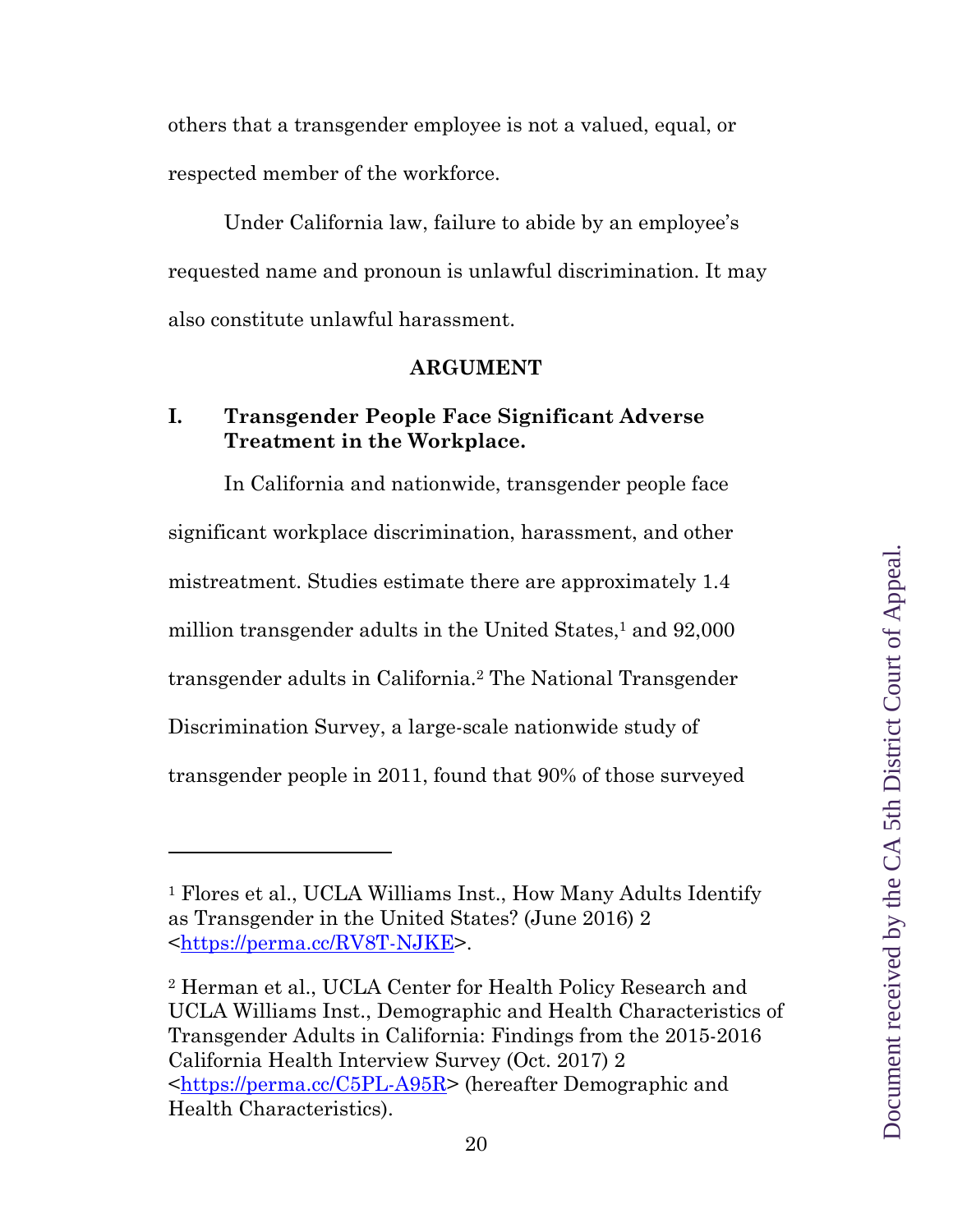had experienced harassment, mistreatment, or discrimination on the job or were forced to take actions such as hiding their gender to avoid it.<sup>3</sup>

Transgender people of color face particularly high rates of workplace discrimination.4 Data from the 2015 U.S. Transgender Survey, a national survey of nearly 28,000 transgender people, show that Native American, multiracial, and Black respondents were significantly more likely than white transgender people to have ever lost a job because of their gender identity or expression.5 Of respondents who had or applied for a job in the year before the survey, 49% of Native American transgender women and 47% of Black transgender women reported being fired, being denied a promotion, or not being hired for a job they

<sup>3</sup> Grant et al., Nat. Center for Transgender Equality & Nat. Gay and Lesbian Task Force, Injustice at Every Turn: A Report of the National Transgender Discrimination Survey (2011) 56 <https://perma.cc/8ST7-9MHE> (hereafter Injustice at Every Turn).

<sup>4</sup> James et al., Nat. Center for Transgender Equality, 2015 U.S. Transgender Survey (2016) 155 <https://perma.cc/NN5E-F3PB> (hereafter U.S. Transgender Survey).

<sup>5</sup> U.S. Transgender Survey, *supra*, at pages 6, 150 and figure 10.3.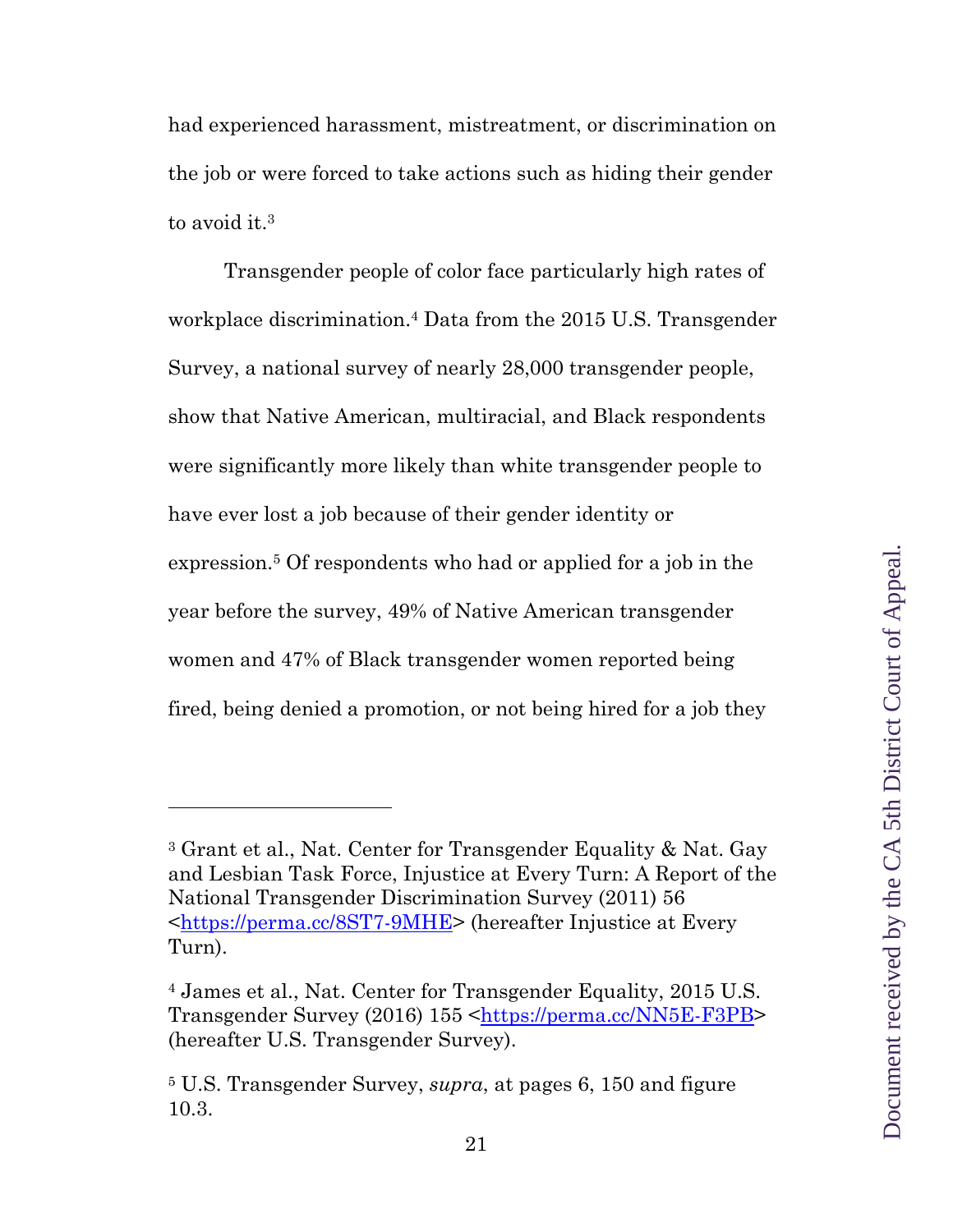applied for in the past year because they are transgender.6 As these statistics show, workplace protections for transgender people are particularly important for those who already face discrimination based on other protected characteristics.

In California, the Legislature has recognized that transgender people face barriers to employment7 and "disproportionately face discrimination, harassment, and violence in areas of life including housing, education, employment, health care, and law enforcement."8 In the U.S. Transgender Survey, 26% of respondents in California who held or applied for a job in the year before the survey reported being fired, denied a promotion, or not being hired in the past year because of their

<sup>6</sup> James et al., Nat. Center for Transgender Equality, 2015 U.S. Transgender Survey: Report on the Experiences of American Indian and Alaska Native Respondents (2017) 11 and figure 12 <https://perma.cc/C6AF-G3YL>; James et al., Nat. Center for Transgender Equality, 2015 U.S. Transgender Survey: Report on the Experiences of Black Respondents (2017) 11 and figure 13 <https://perma.cc/DN74-E334>.

<sup>7</sup> Unemployment Insurance Code section 14005, subdivision (j)(14) (including "transgender and gender nonconforming individuals" in list of groups whose members qualify as "individuals with employment barriers").

<sup>8</sup> Gender Recognition Act, as added by Statutes 2017, chapter 853, section (2), subdivision (e) <https://perma.cc/3J2J-BSXE>.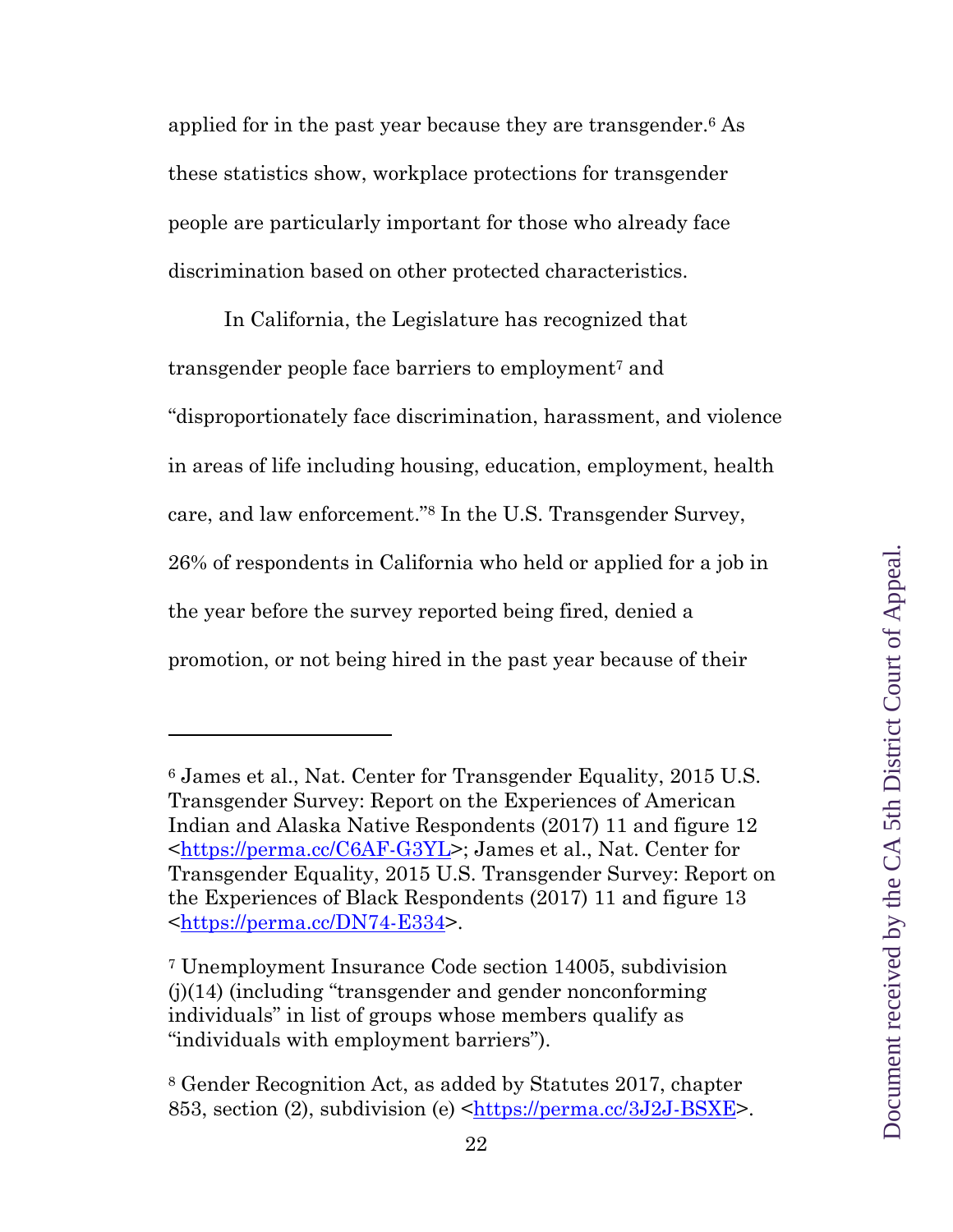gender identity or expression.9 Of California respondents who had a job in the year before the survey, 13% reported being verbally harassed at work because of their gender identity or expression.10 22% reported other forms of mistreatment in the workplace based on their gender identity or expression, such as "being forced to use a restroom that did not match their gender identity, being told to present in the wrong gender in order to keep their job, or having a boss or coworker share private information about their transgender status with others without their permission."11

The impact of discrimination against transgender workers is significant and plays a major role in marginalizing transgender people and subjecting them to a wide range of economic, social, and health-related harms. Discrimination often has direct economic consequences, as "[a]ccess to employment is critical to

<sup>9</sup> Nat. Center for Transgender Equality, 2015 U.S. Transgender Survey: California State Report (2017) 1 <https://perma.cc/P568- 7CKP> (hereafter Cal. State Report). This is similar to the percentage of the national sample, 27%. (U.S. Transgender Survey, *supra*, at p. 12.)

<sup>10</sup> Cal. State Report, *supra*, at page 1.

<sup>11</sup> Cal. State Report, *supra*, at page 1.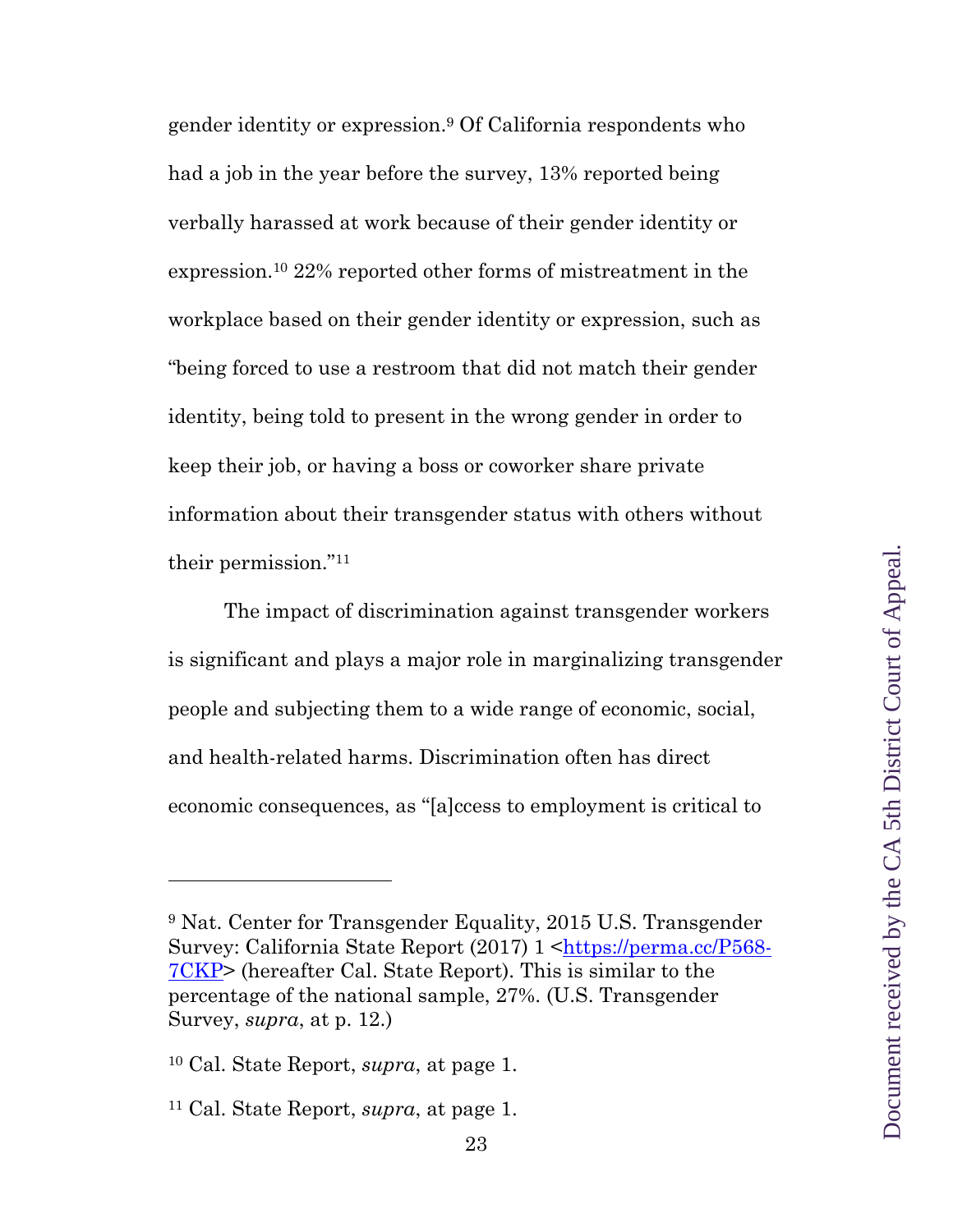people's ability to support themselves and their families."12 Not being hired, being denied promotions, being paid less, or being terminated or constructively discharged from a job due to antitransgender bias can have a life-altering financial impact. More than half of the respondents to the U.S. Transgender Survey who had lost their job because of their gender identity or expression had experienced homelessness during their lifetime.<sup>13</sup>

In California, as is the case nationally, transgender people have high rates of unemployment and poverty.<sup>14</sup> California respondents to the U.S. Transgender Survey had an unemployment rate three times higher than the nationwide rate at the time of the survey.15 According to a recent study from the Williams Institute at UCLA School of Law, 41% of transgender

<sup>12</sup> U.S. Transgender Survey, *supra*, at page 147.

<sup>13</sup> U.S. Transgender Survey, *supra*, at page 178.

<sup>14</sup> U.S. Transgender Survey, *supra*, at page 5; Cal. State Report, *supra*, at page 1 and endnote 2.

<sup>15</sup> Cal. State Report, *supra*, at page 1 and endnote 2.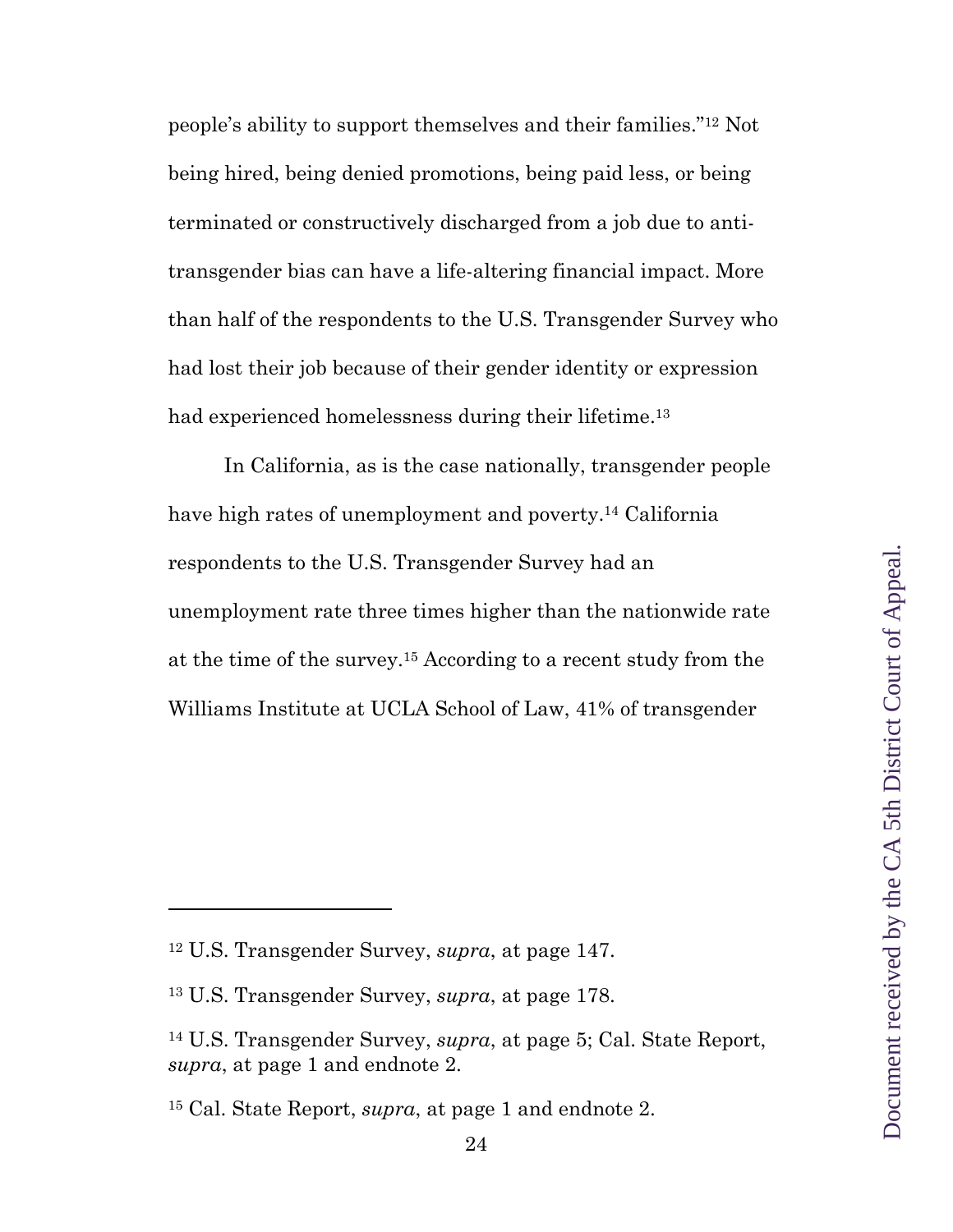people in California are living in poverty, compared to 23% of straight people who are not transgender.<sup>16</sup>

Discrimination against transgender people in employment and other areas of life is also linked to health disparities between transgender people and those who are not transgender, and a large body of research links the stress that results from discrimination and stigma against transgender people to negative mental and physical health outcomes.<sup>17</sup>

## **A. The Misuse of a Transgender Person's Name or Pronouns Is a Common Form of Workplace Discrimination and Harassment.**

Few discriminatory practices are more stigmatizing and

harmful to transgender workers than when colleagues,

employers, or others in the workplace intentionally refer to them

<sup>16</sup> Choi et al., UCLA Williams Institute, State Profiles of LGBT Poverty in the United States (Dec. 2019) 43 and figure 91 <https://perma.cc/E6R2-B9HJ>.

<sup>17</sup> See, e,g., Demographic and Health Characteristics, *supra*, at page 4; Bockting et al., *Stigma, Mental Health, and Resilience in an Online Sample of the US Transgender Population* (2013) 103 Am. J. Pub. Health 943; see also Equality Act, Hearings before House Com. On Judiciary on H.R. No. 5, 116th Cong., (2019), written testimony of Ilan H. Meyer, Ph.D. <https://perma.cc/M364-XU6T> (summarizing 25 years of research on the impact of discrimination, prejudice, and stigma on the health and well-being of LGBT people).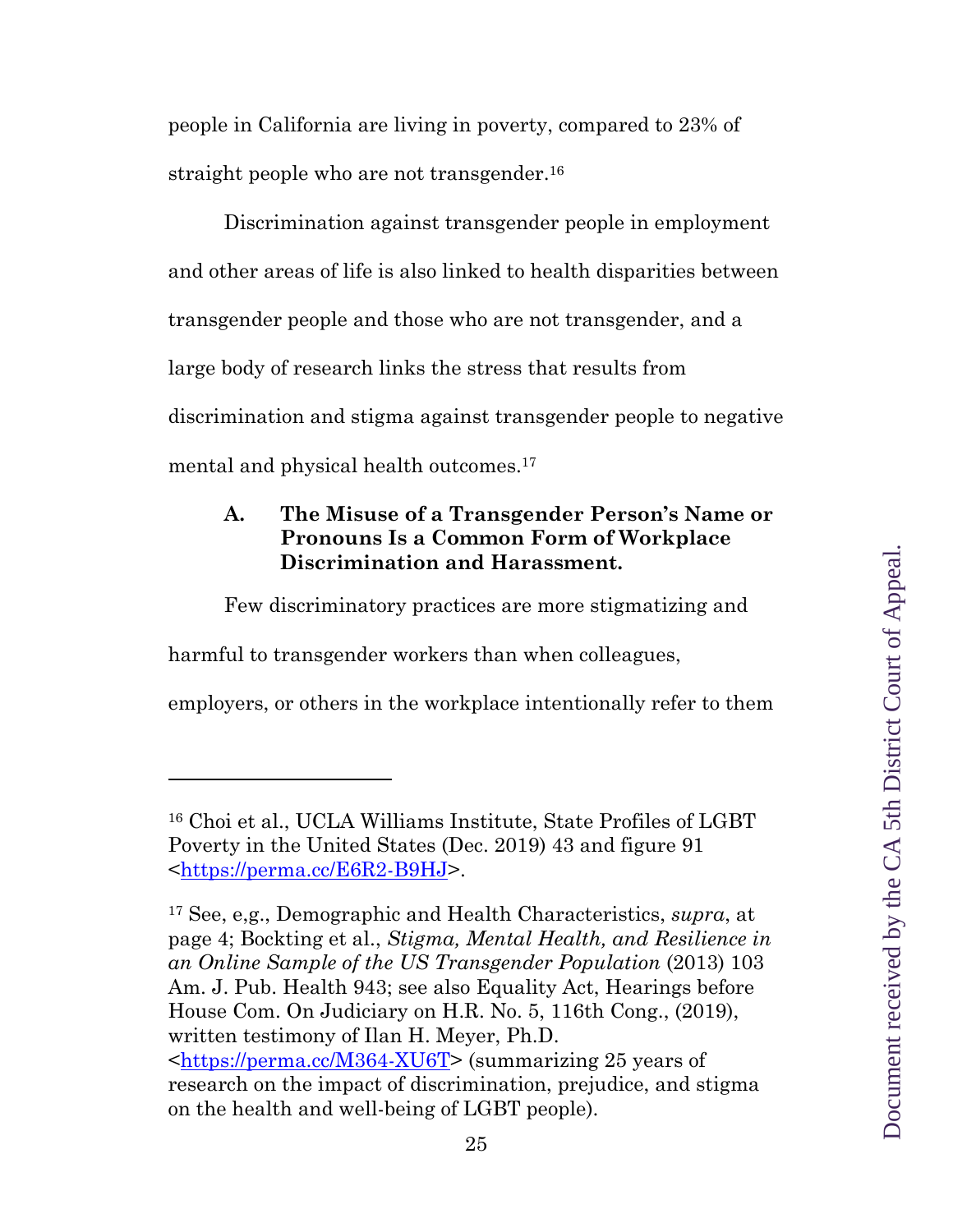by names and pronouns that negate their gender identities, such as referring to a transgender woman as "he" or using her former name after she has requested to be identified by a different name and pronoun. Here, Ms. Wade, a transgender woman, has presented evidence that Mr. Guthrie, her supervisor, insisted on using her prior male name and male nicknames (such as "brother" or "man") after Ms. Wade expressly asked him not to do so. (3 CT 323-324, 637.) And Mr. Guthrie never used Ms. Wade's chosen name or female pronouns. (2 CT 324.) Research has shown that the misuse of names and pronouns is one of the most common forms of disparate treatment faced by transgender employees. The National Transgender Discrimination Survey found that more than half of transgender respondents had been referred to by the wrong pronoun at work, "repeatedly and on purpose."18

Courts and civil rights enforcement agencies across the country have recognized the significant harms caused by this type of discrimination and harassment. For example, after Tamara Lusardi, a civilian employee of the U.S. Army, notified

<sup>18</sup> Injustice at Every Turn, *supra*, at page 57.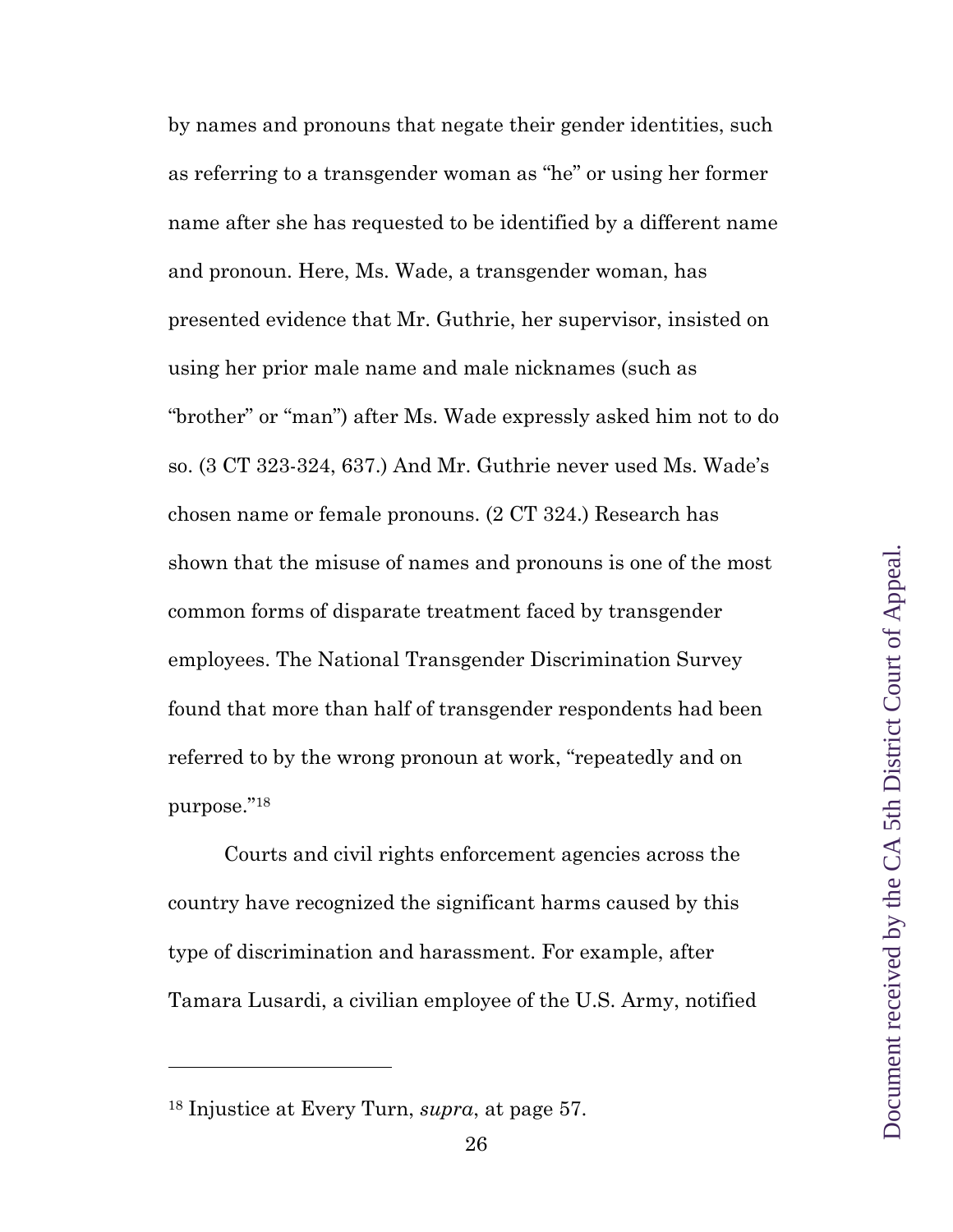her colleagues of her gender transition, her supervisor "repeatedly referred" to her "by her former male name, by male pronouns, and as 'sir.'" (*Lusardi v. McHugh* (E.E.O.C. Apr. 1, 2015, EEOC DOC 0120133395) 2015 WL 1607756, at \*3 (*Lusardi*).) Ms. Lusardi testified that her supervisor "seemed to especially call her male names when in the presence of other employees as a way to reveal that [she] is transgender . . . ." (*Id.* at \*11.) The EEOC concluded that the supervisor's "actions and demeanor made clear" that his "use of a male name and male pronouns in referring to [Ms. Lusardi] was not accidental" and that his "repeated and intentional conduct was offensive and demeaning . . . and would have been so to a reasonable person in [Ms. Lusardi's] position." (*Ibid*.)

Similarly, when Alyx Tinker informed his coworkers and management at a security company that he was undergoing a gender transition and asked to be called by his new name and male pronouns, his supervisor "refused to comply with his request and regularly referred to or addressed" him as "she" or used a nickname for his former female name. (*Mass. Com. Against Discrimination v. Securitas Security Services USA, Inc.* (M.C.A.D. Aug. 9, 2019, No. 13-BEM-01906) 2016 WL 4426971, at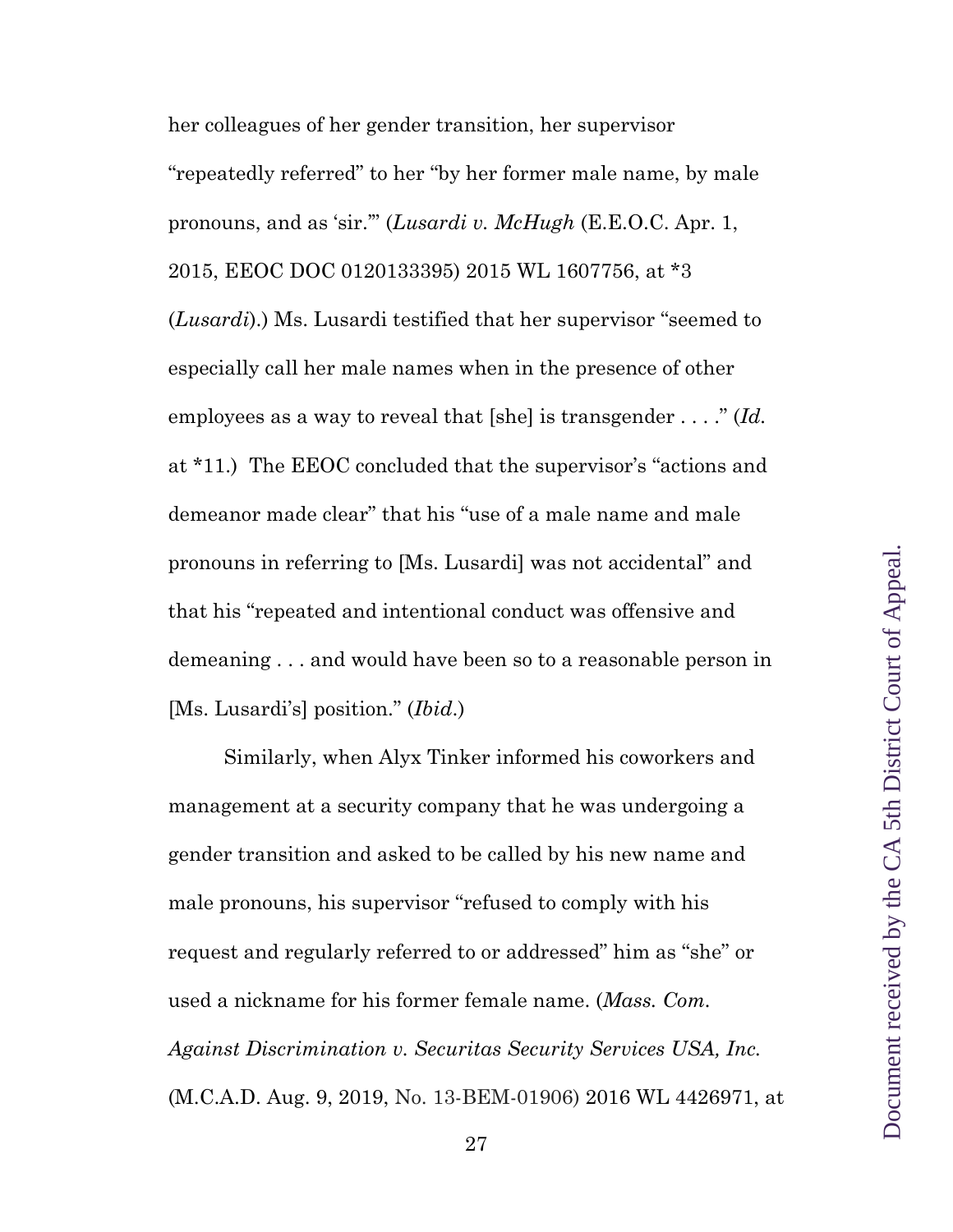\*1-2 (*Tinker*).) The supervisor "continued to refer to [Mr. Tinker] as female and a 'girl,' in situations where the reference could no longer be deemed accidental or unintentional." (*Id.* at \*8 [noting for example that the supervisor "referred to [Mr. Tinker] as female no less than nine times in an email he wrote in 2013, at least two years after [he] identified as a transgender male."].) As the court noted, Mr. Tinker "merely wanted to be treated respectfully . . . ." (*Ibid*.)

In another case, Allegra Schawe-Lane, who worked at an Amazon.com shipping facility, brought a lawsuit describing the discrimination and harassment she experienced after another employee learned Ms. Schawe-Lane is transgender and told other employees. (Complaint, *Schawe-Lane v. Amazon.com.KYDC LLC* (E.D.Ky. Aug. 9, 2017, No. 2:17-cv-00134-WOB-JGW) 2017 WL 3437565, at ¶¶ 65-71 (*Schawe-Lane*).)19 In particular, "Amazon management and Ms. Schawe-Lane's coworkers constantly and intentionally referred to Ms. Schawe-Lane using male pronouns and titles, despite knowing that she is a woman," including even

<sup>19</sup> The lawsuit was brought after the EEOC found the charges substantiated by the evidence. (*Schawe-Lane*, *supra*, 2017 WL 3437565, at ¶ 18.)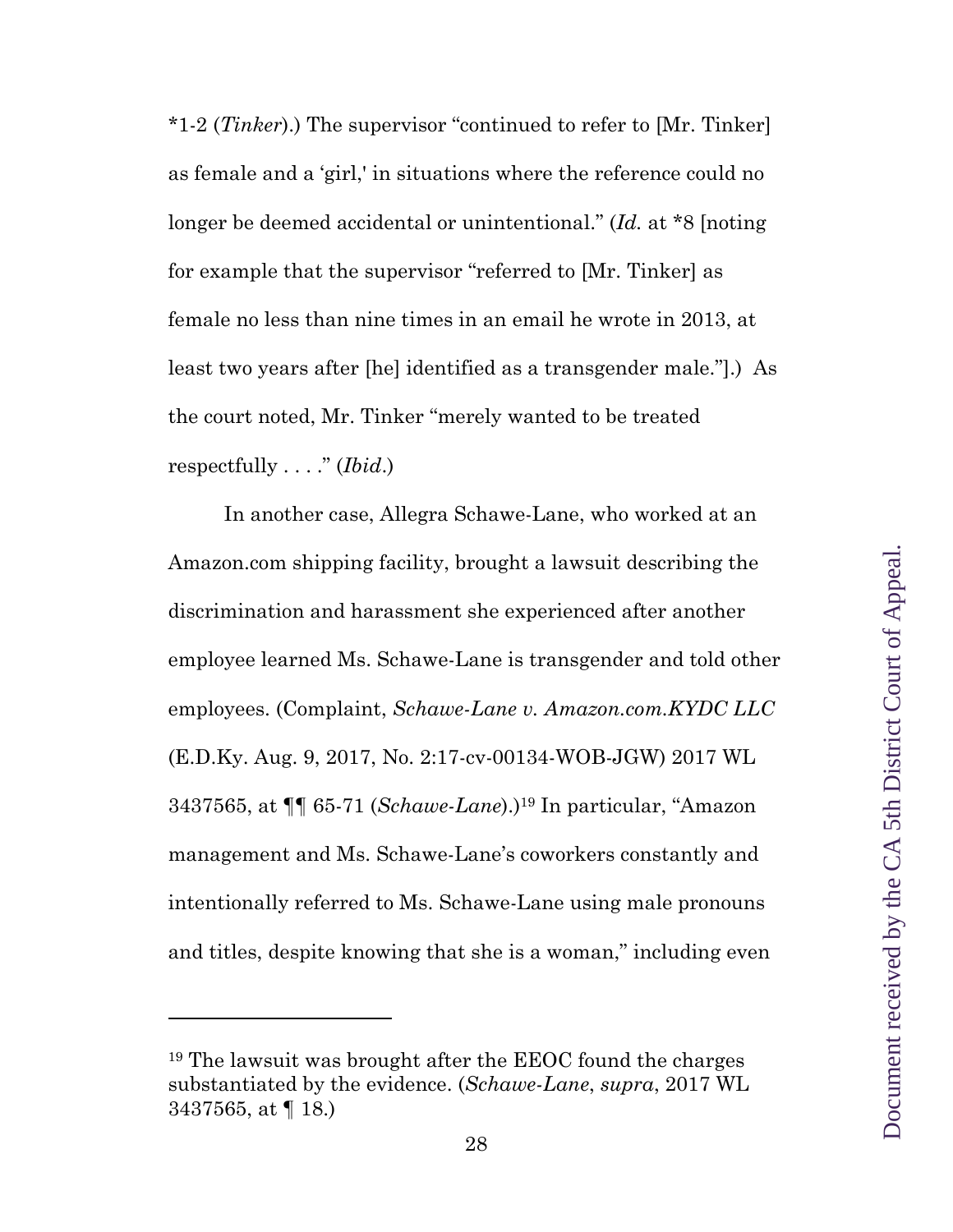on some of the occasions when she complained about the discrimination she was experiencing. (*Id.* at ¶¶ 71(b), 73.)

The misuse of a transgender person's name and pronouns in the workplace, in addition to constituting discriminatory treatment itself, is often part of a larger pattern of negative treatment. In this case, Ms. Wade provided evidence that her supervisor, Mr. Guthrie, reduced her working hours and denied her access to advancement opportunities, among other harmful actions, after he learned she is transgender. (See Pl.-Appellant's Opening Br. pp. 37-38 [describing adverse actions].) In her lawsuit against Amazon, Ms. Schawe-Lane described a range of discriminatory and harassing treatment, including improper pay deductions and being singled out for "coaching" even though her work completion rate matched those of her coworkers. (*Schawe-Lane*, *supra*, 2017 WL 3437565, at ¶¶ 83, 118.) Similarly, a respondent to a study by the Anti-Violence Project described "managers sometimes poking fun, trying to push buttons, laughing . . . . There was snickering behind my back. Being sarcastic with the facial expressions. Saying 'excuse me sir, I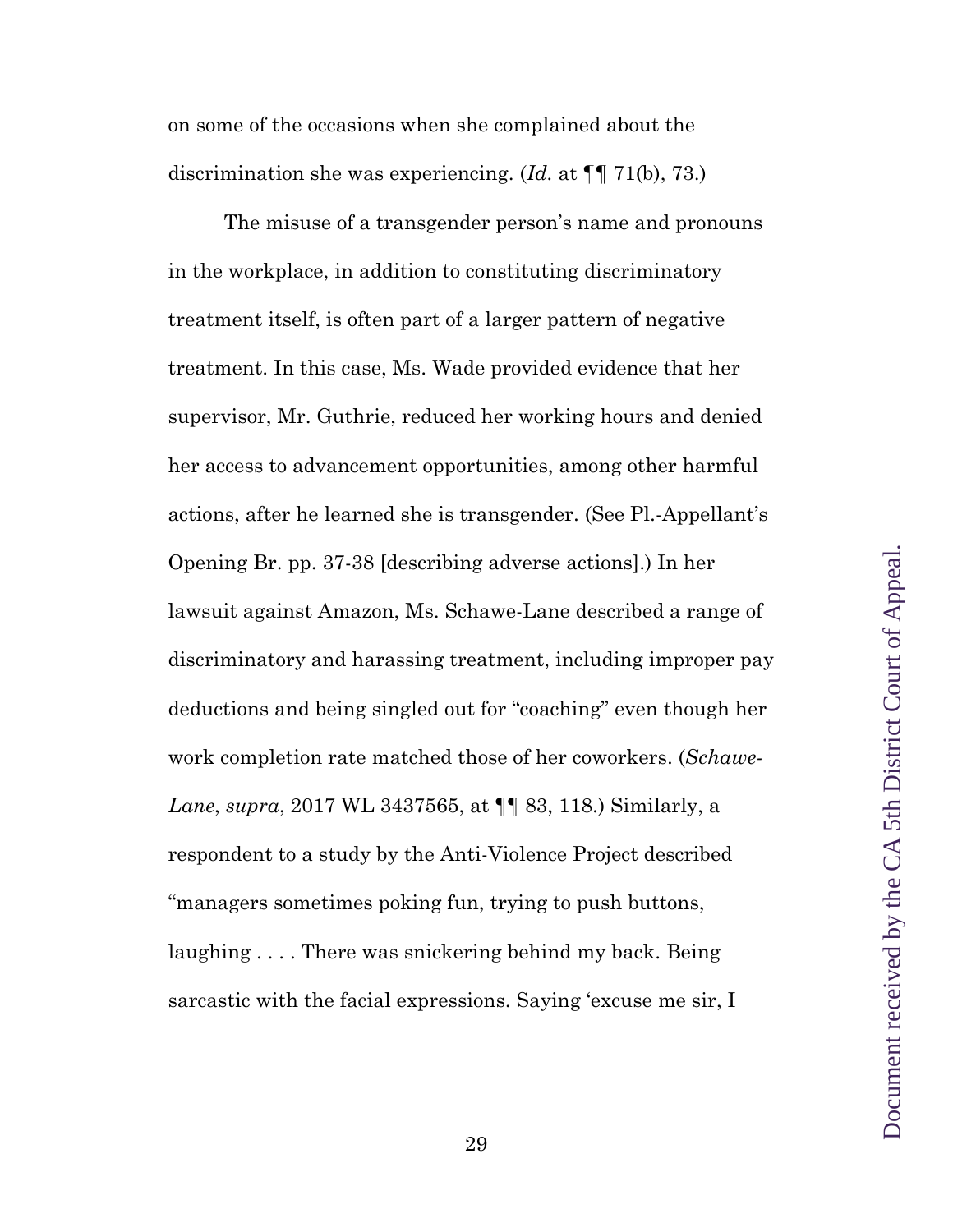mean ma'am.'"20 Another respondent said that he was "frequently misgendered" at his job and that staff would "out me [as being transgender] to clients and other staff frequently."21

When transgender employees complain about this adverse treatment in the hope of correcting it, employers often fail to take appropriate corrective action. (See, e.g., *Lusardi*, *supra*, 2015 WL 1607756, at \*12 [noting "no evidence that the Agency took prompt and effective corrective action"]; *Tinker*, *supra*, 2016 WL 4426971, at \*9 [concluding that the company "did not take seriously any of [Mr. Tinker's] complaints"].) A respondent to the Anti-Violence Project study said that "[t]he Human Resources department responded to my request that people stop misgendering me by pointing out that many people don't misgender me, then did absolutely nothing."22 In the same study,

<sup>20</sup> Ray et al., Anti-Violence Project, Individual Struggles, Widespread Injustice: Trans and Gender Non-Conforming Peoples' Experiences of Systemic Employment Discrimination in New York City (2018) 22 <https://perma.cc/9CZL-VG4C> (hereafter Individual Struggles).

<sup>21</sup> Individual Struggles*, supra*, at page 18.

<sup>22</sup> Individual Struggles, *supra*, at page 20.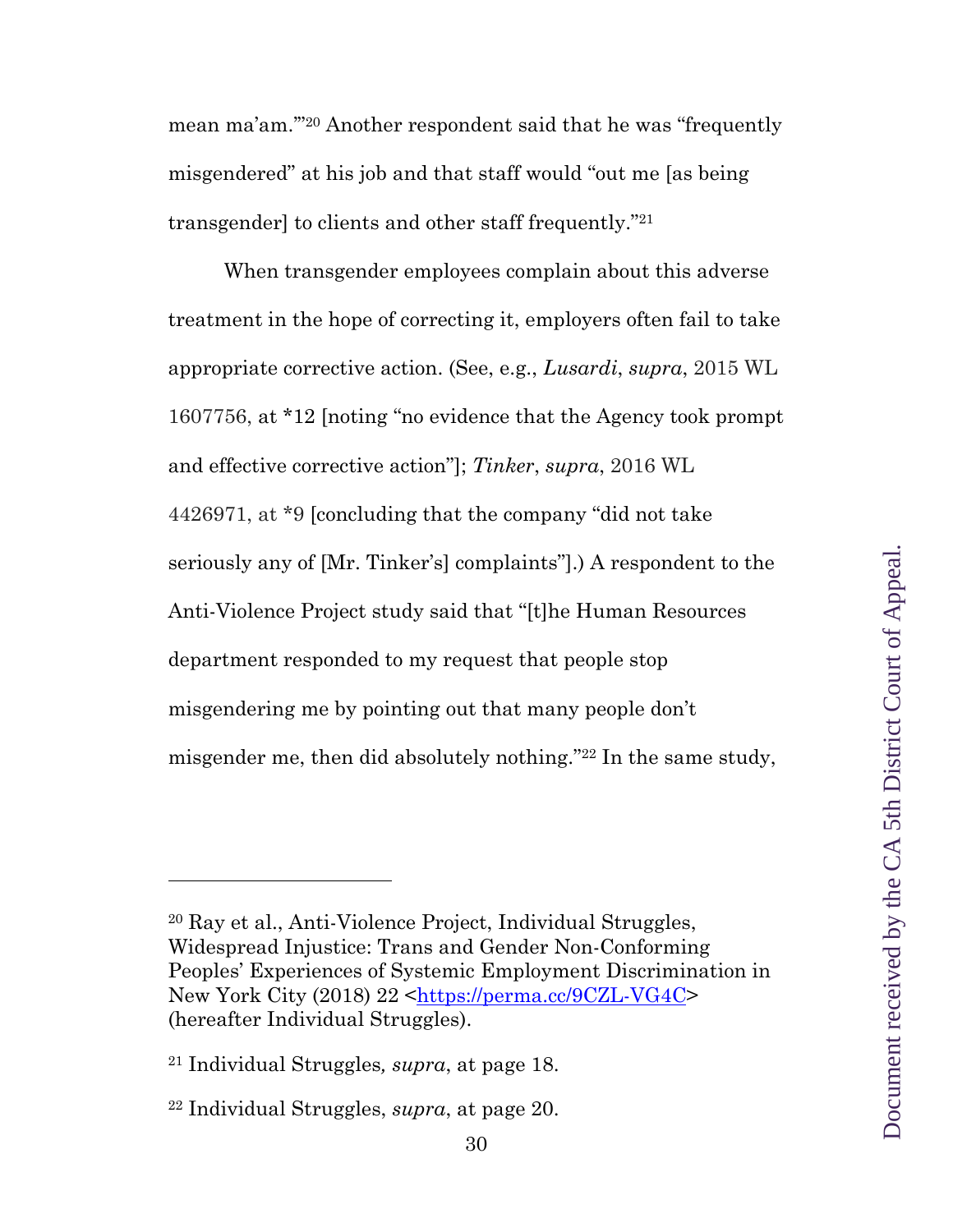77% of respondents who reported a discriminatory incident to human resources felt that the response was inadequate.<sup>23</sup>

## **B. Discrimination and Harassment, Including Misusing a Transgender Employee's Name or Pronouns, Harms Transgender Workers and Interferes with Their Ability to Do Their Jobs.**

Discrimination and harassment in the workplace, including the misuse of transgender employees' names or pronouns, harms transgender workers and interferes with their ability to do their jobs. Treating a transgender employee inconsistent with their gender identity—for example, treating a transgender woman as a man by calling her a male name—is demeaning and negates a transgender person's identity. As a team of researchers put it after interviewing and surveying more than 1,000 transgender employees: "[I]magine how it would feel if you revealed your authentic self to those you work with and see every day, only to have them reject, ostracize, or ignore you as a result."<sup>24</sup>

<sup>23</sup> Individual Struggles, *supra*, at page 20.

<sup>24</sup> Thoroughgood et al., *Creating a Trans-Inclusive Workplace* (Mar.-Apr. 2020) Harvard Business Review <https://perma.cc/EW8C-GMMH>; see also Mizock et al., *Transphobia in the Workplace: A Qualitative Study of Employment Stigma* (2018) 3 Stigma & Health 275 (describing range of experiences of transgender employees with bias and discrimination in the workplace).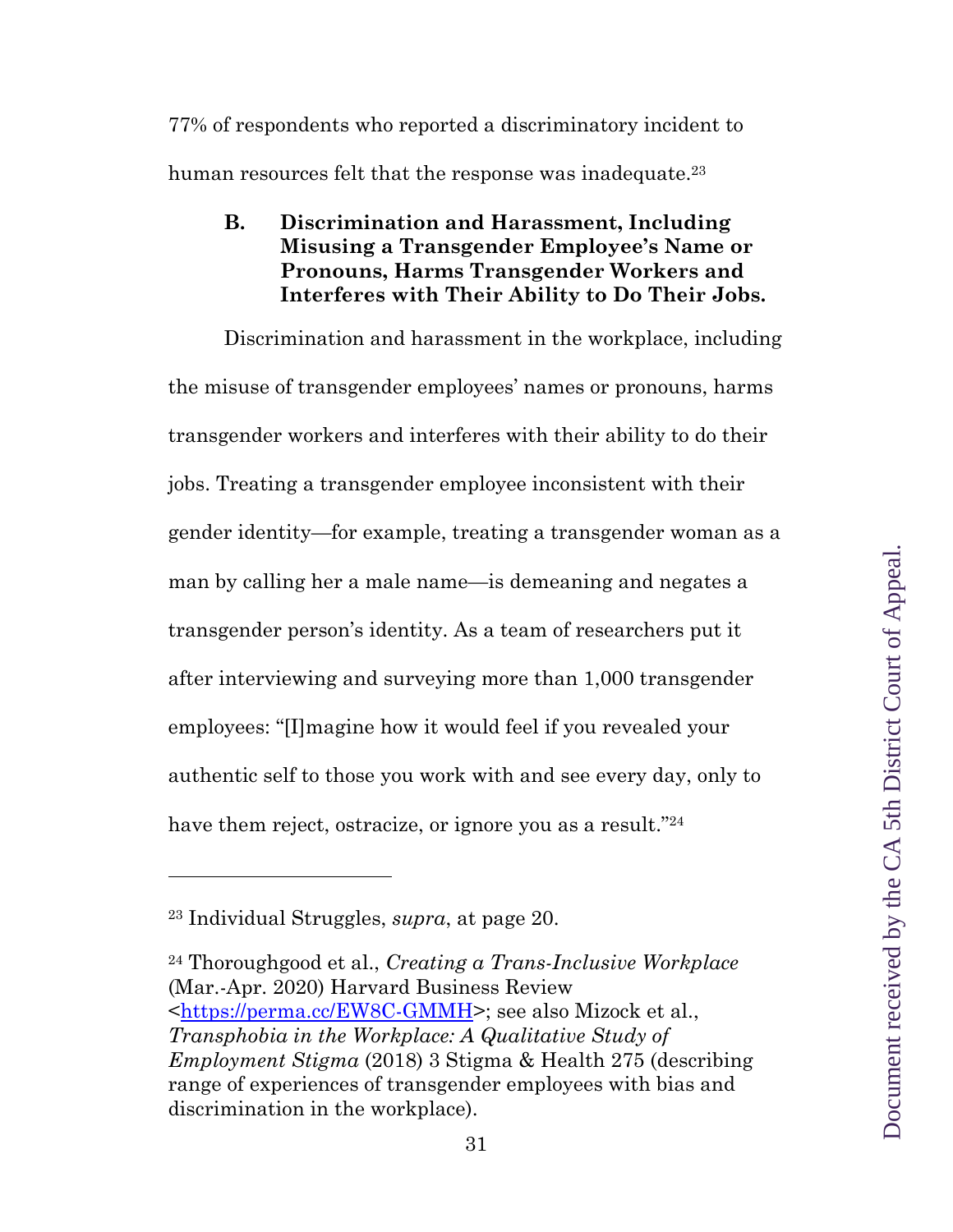Refusing to use a transgender person's name and pronouns discriminates against transgender people. It treats them differently from, and less favorably than, all other employees, who are referred to by names and pronouns that match their gender. The negative impact of that disparate treatment is apparent. By referring to a transgender worker in a way that negates their gender, an employer both compromises the employee's privacy and safety by publicly disclosing their transgender status without the employee's consent, and at the same time, disrespects and stigmatizes transgender identity.

Being singled out for negative treatment based on a protected characteristic makes it more difficult for any employee to do their job. As a respondent to the Anti-Violence Project study explained, "constantly having to . . . advocate for people to use my pronouns, and correct people when they make offensive comments is exhausting and is a distraction from my ability to do my job."25 Not surprisingly, research has confirmed that being referred to by the wrong name and pronouns results in

<sup>25</sup> Individual Struggles, *supra*, at page 18.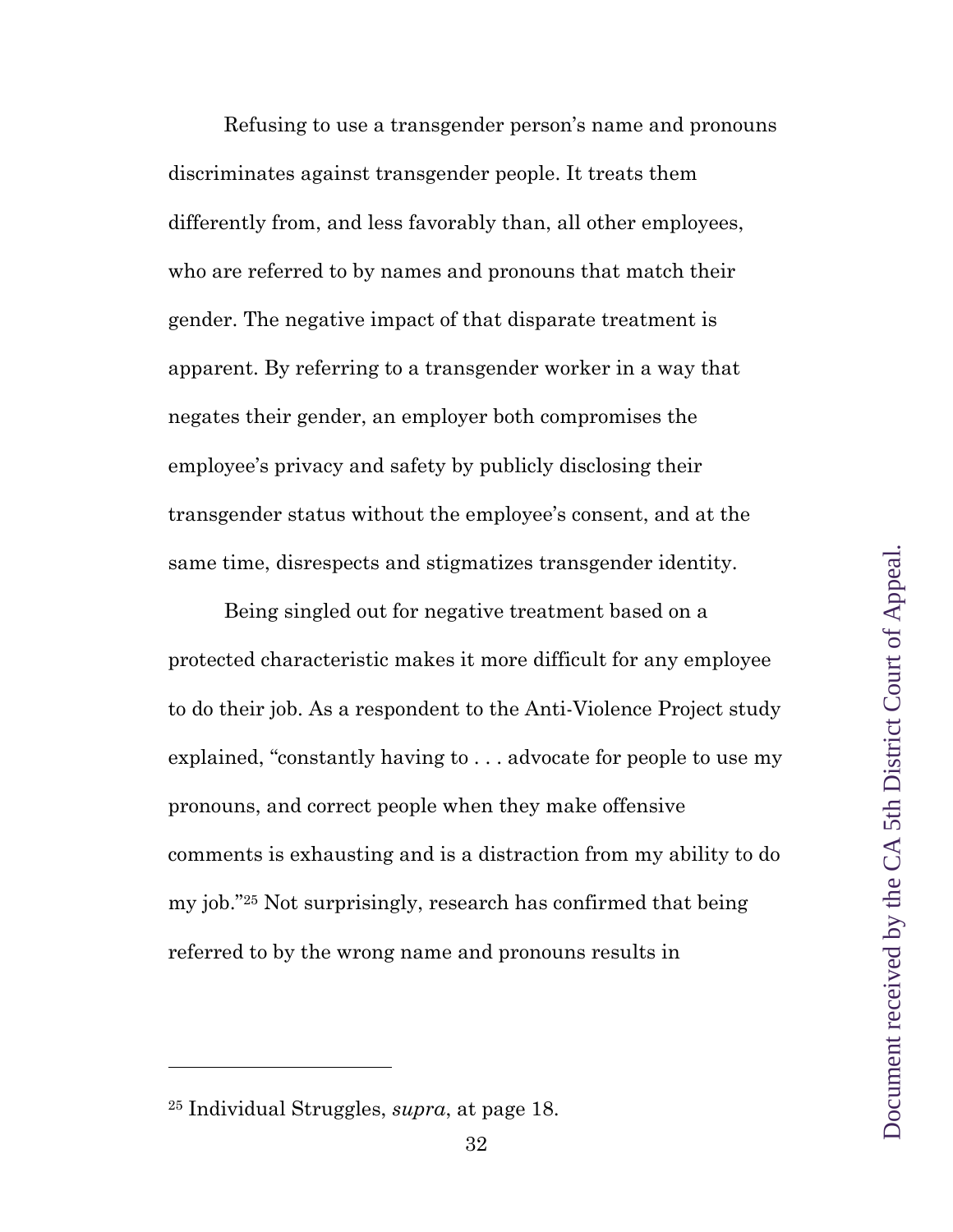psychological distress, including "anxiety- and depression-related symptoms [and] stress . . . . "26"

### **II. Intentional Misuse of a Transgender Employee's Name or Pronouns Violates the FEHA.**

The Fair Employment and Housing Act (FEHA) establishes that discrimination in employment because of "sex, gender, gender identity, [and] gender expression" violates the State's public policy, and the right to be free from such discrimination is a civil right. (Gov. Code § 12920; *Id.* § 12921, subd. (a).) The FEHA specifies that it is unlawful to "discriminate . . . in terms, conditions, or privileges of employment" because of a person's "sex, gender, gender identity, [and] gender expression . . . ."27

<sup>26</sup> McLemore, *A Minority Stress Perspective on Transgender Individuals' Experiences with Misgendering* (2016) 3 Stigma and Health 53, 59; McLemore, *Experiences with Misgendering: Identity Misclassification of Transgender Spectrum Individuals* (2014) 14 Self and Identity 51, 60 (finding a correlation between frequency of misgendering and negative views of self); see also *Hampton v. Baldwin* (S.D.Ill. Nov. 7, 2018, No. 3:18-CV-550- NJR-RJD) 2018 WL 5830730, at \*2 (describing expert testimony at evidentiary hearing "explain[ing] that misgendering transgender people can be degrading, humiliating, invalidating, and mentally devastating . . . .").

<sup>27</sup> The FEHA further provides: "'Sex' also includes, but is not limited to, a person's gender. 'Gender' means sex, and includes a person's gender identity and gender expression. 'Gender expression' means a person's gender-related appearance and behavior whether or not stereotypically associated with the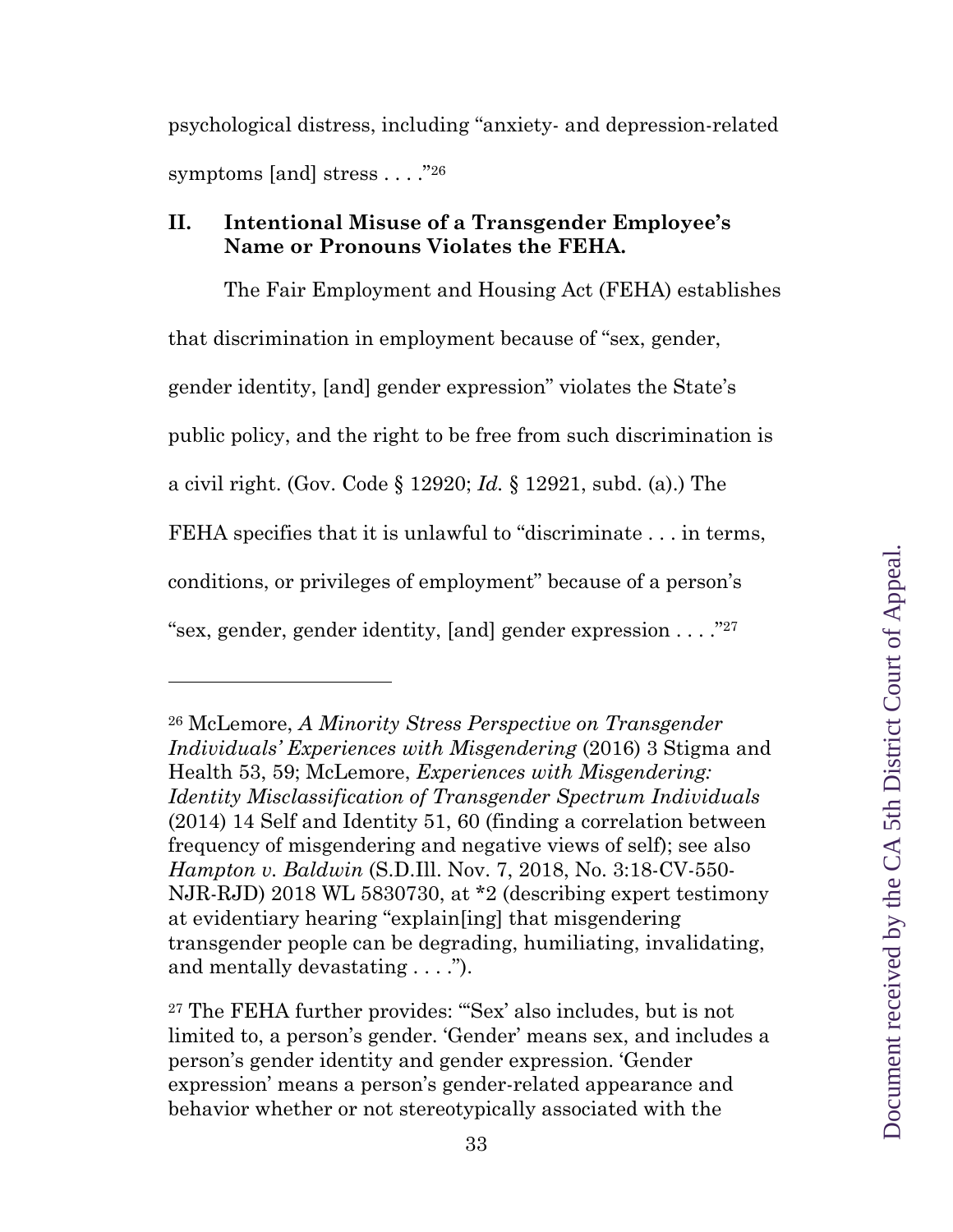(Gov. Code § 12940, subd. (a).) The FEHA also prohibits harassment because of a person's "sex, gender, gender identity, [and] gender expression . . . . " (*Id.*  $\S$  12940, subd. (j)(1).) These provisions must "be construed liberally" to accomplish their purposes, which are to "provide effective remedies to eliminate these discriminatory practices." (*Id.* § 12993, subd. (a); *Id.* § 12920).

Consistent with the statute, the FEHA's implementing regulations on "Terms, Conditions, and Privileges of Employment" provide that "[i]f an employee requests to be identified with a preferred gender, name, and/or pronoun, including gender-neutral pronouns, an employer or other covered entity who fails to abide by the employee's stated preference may be liable under the Act . . . ." (Cal. Code Regs., tit. 2, § 11034, subd. (h)(3).) An employer "must identify the employee in accordance with the employee's gender identity and preferred

person's assigned sex at birth." (Gov. Code § 12926, subd. (r)(2).) The FEHA's implementing regulations define "gender identity" as including "transgender." (Cal. Code Regs., tit. 2, § 11030, subd. (b).) The regulations also define "transitioning" and further provide that "[i]t is unlawful to discriminate against an individual who is transitioning, has transitioned, or is perceived to be transitioning." (*Id.* § 11030, subd. (f); *Id.* § 11034, subd.  $(i)(4)$ .)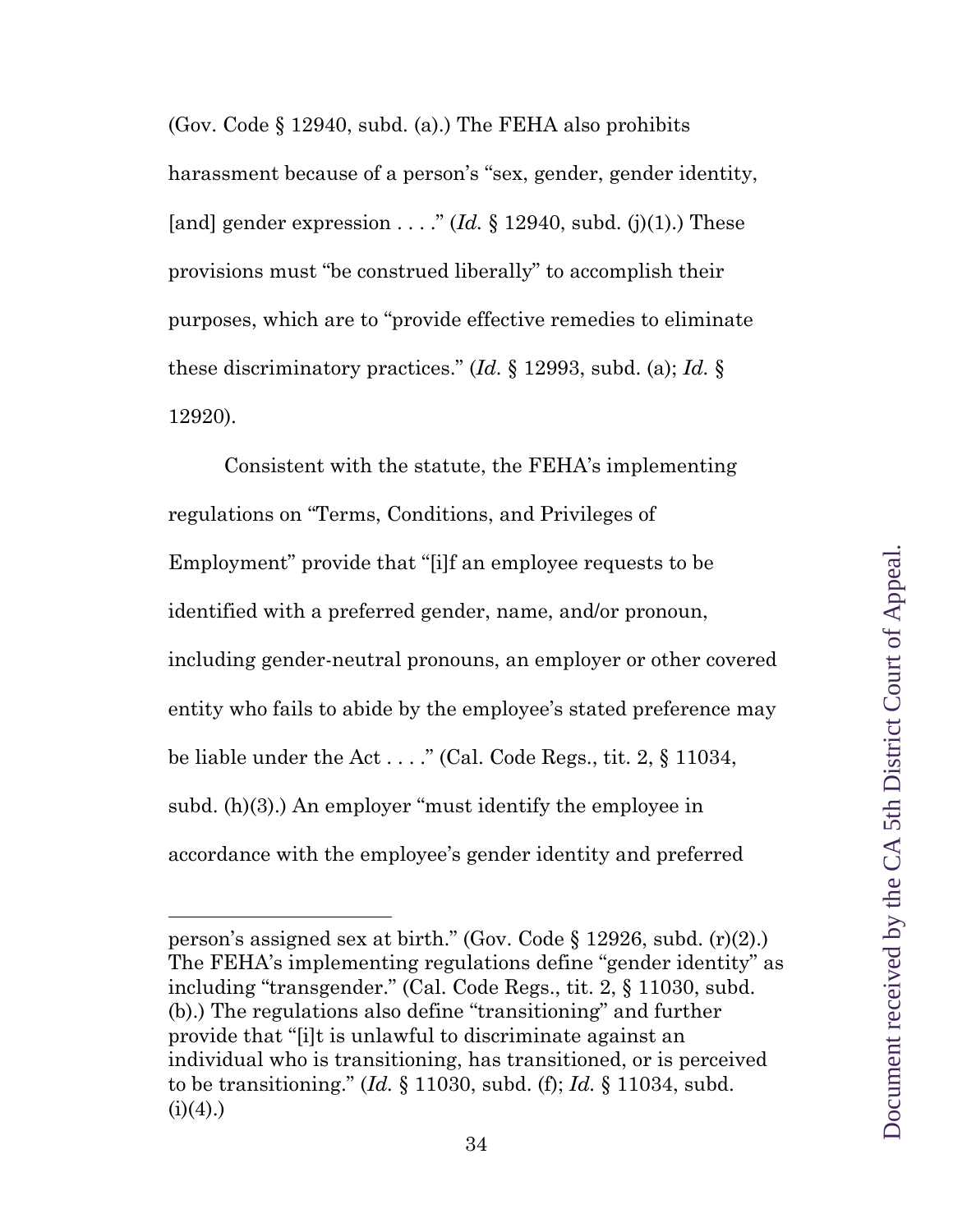name" except when using the employee's legal name is "necessary to meet a legally-mandated obligation . . . ." (*Id.* § 11034, subd.  $(h)(4)$ .)

Accordingly, when a transgender employee requests to be identified with a particular name or pronoun, an employer's intentional misattribution of the employee's name or pronouns is unlawful discrimination and may also constitute harassment based on sex, gender identity, or gender expression in violation of the FEHA.28 (See, e,g., *Roby v. McKesson Corp.* (2009) 47 Cal.4th 686, 709 [noting that "discrimination and harassment claims can overlap as an evidentiary matter" and that "nothing prevents a plaintiff from proving these two violations with the same (or overlapping) evidentiary presentations"].)

<sup>28</sup> It may also be unlawful disability discrimination and/or harassment, as gender dysphoria can be a disability under the FEHA. (See Gov. Code § 12926.1, subd. (c); see also, e.g., *Tay v. Dennison* (S.D.Ill. May 1, 2020, No. 19-cv-00501-NJR) 2020 WL 2100761, at \*3 [denying motion to dismiss federal disability discrimination claim brought by transgender incarcerated person challenging prison's housing assignment policy].) Ms. Wade has not raised disability discrimination claims.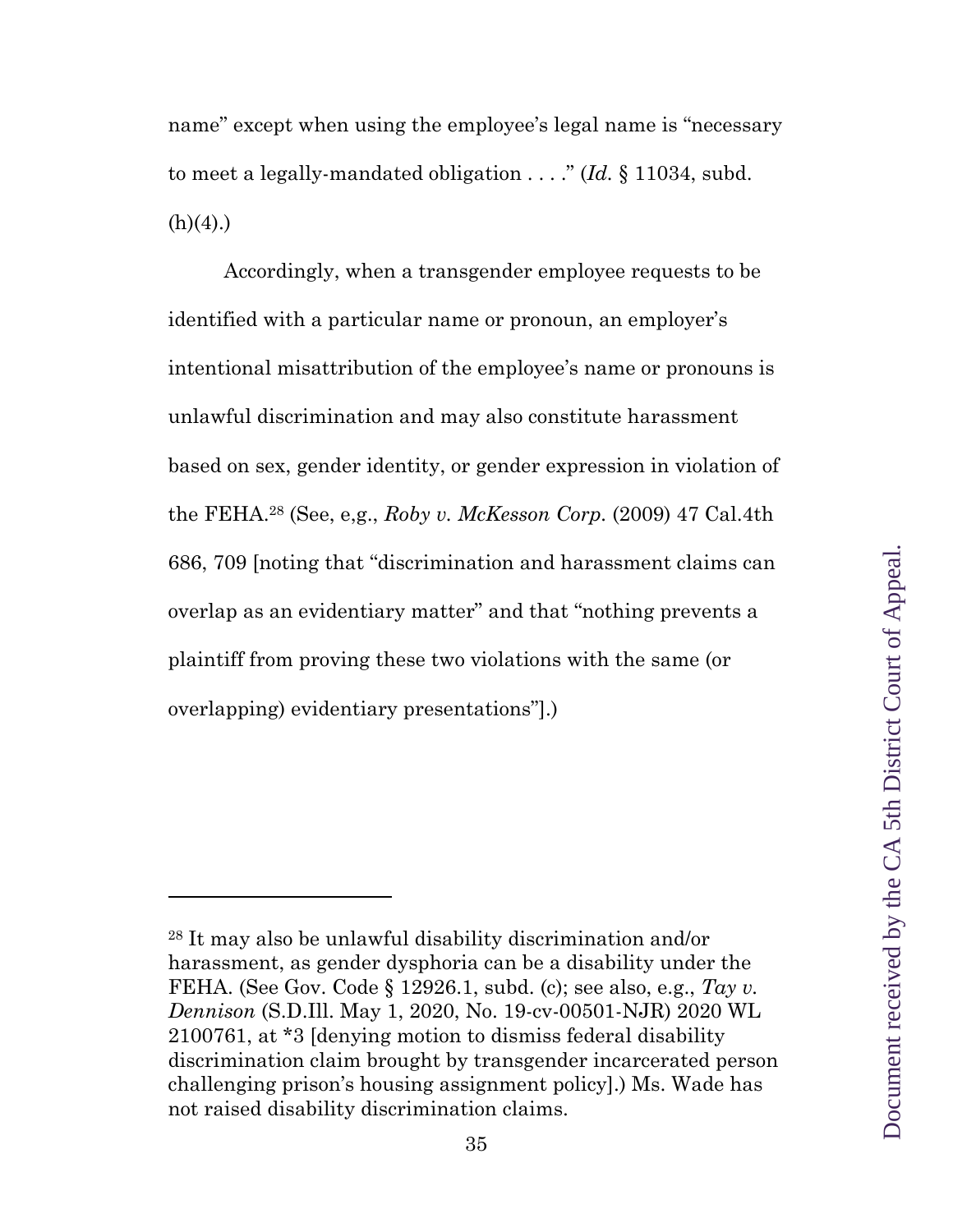#### **A. Discrimination**

When an employer intentionally misuses a transgender employee's name and pronouns in the workplace, that employer singles out the transgender employee by refusing to treat them consistent with their gender identity, as the employer would do for non-transgender employees. Although Ms. Wade has not alleged that her supervisor's misuse of her name and pronouns was an independent discriminatory act, the law would permit such a claim, as this disparate treatment is unlawful under the FEHA.29

The FEHA prohibits "discriminat[ing] . . . in terms, conditions or privileges of employment." (Gov. Code § 12940, subd. (a).) This prohibited discrimination includes "[d]isparate treatment," which occurs when an "employer . . . treats some people less favorably than others because of their [protected characteristic]." (*Mixon v. Fair Employment & Housing Com*.

<sup>29</sup> Ms. Wade's discrimination claim is based on multiple adverse employment actions, including but not limited to Mr. Guthrie reducing her hours. (See Pl.-Appellant's Opening Br., pp. 36-37.) Ms. Wade contends that Mr. Guthrie's misuse of her name and pronouns supports an inference that his other adverse actions towards her were motivated by a discriminatory intent. (See *id.* at pp. 41-42.)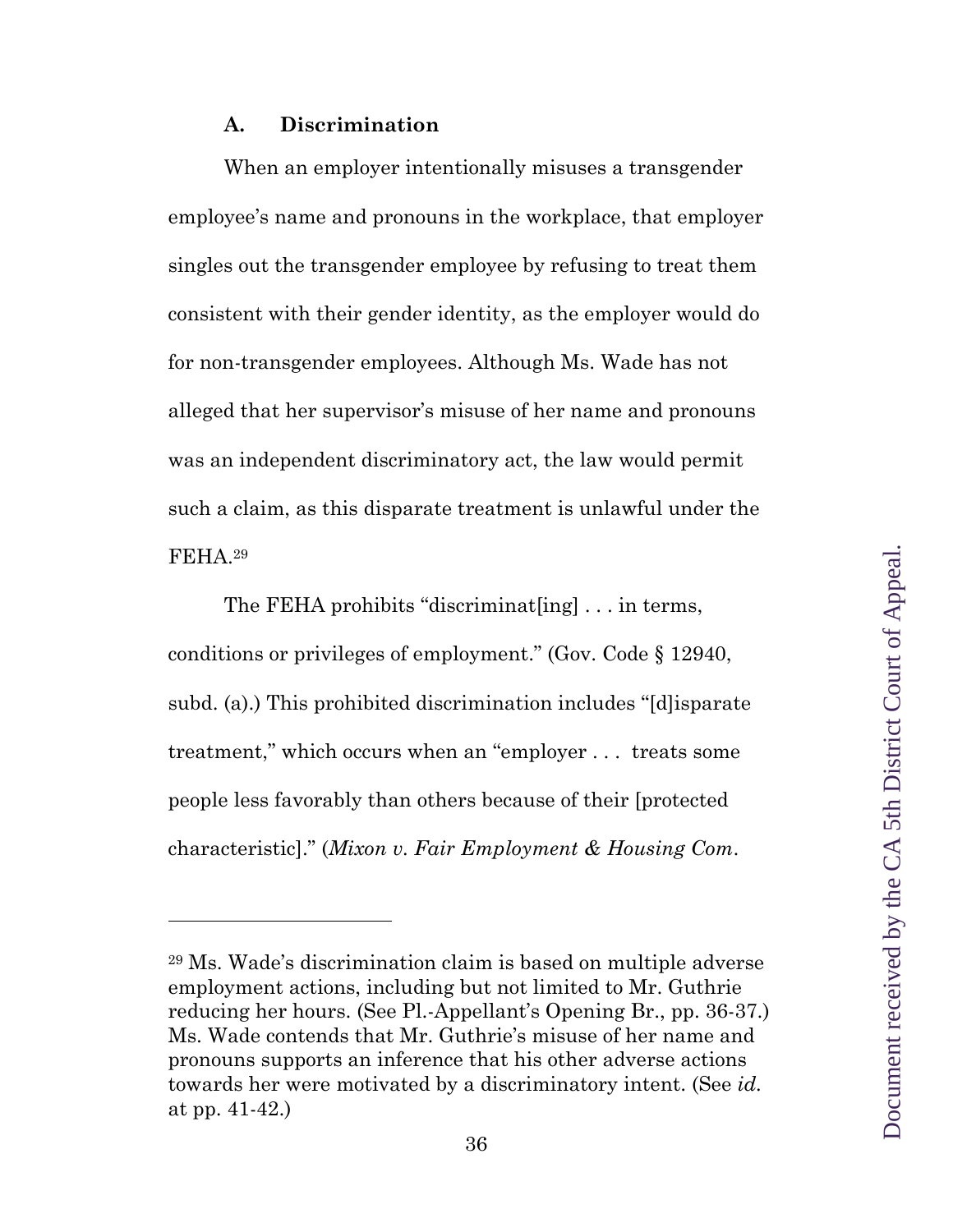(1987) 192 Cal.App.3d 1306, 1317 [quoting *Teamsters v. United States* (1977) 431 U.S. 324, 335-36, fn. 15].) To constitute prohibited discrimination, such disparate treatment must involve "some official action taken by the employer." (*Roby v. McKesson Corp.* (2009) 47 Cal.4th 686, 706 [emphases omitted].) Section 12940(a) "must be interpreted liberally and with a reasonable appreciation of the realities of the workplace . . . ." (*Yanowitz v. L'Oreal USA, Inc.* (2005) 36 Cal.4th 1028, 1053-54) (*Yanowitz*).)

The FEHA's implementing regulations specify that an employer's failure to respect a transgender worker's gender including with respect to names and pronouns—unlawfully discriminates in the "Terms, Conditions, and Privileges of Employment." (See Cal. Code Regs., tit. 2, § 11034.) The regulations contain several provisions requiring employers to treat all employees consistent with their gender identity. For example, employers "shall permit employees to use facilities that correspond to the employee's gender identity or gender expression, regardless of the employee's assigned sex at birth."  $(Id. \S 11034, subd. (e)(2)(A))$  And as noted above, the regulations require that an employer use an employee's requested "gender, name, and/or pronoun . . . ." (*Id.* § 11034, subds. (h)(3), (h)(4).)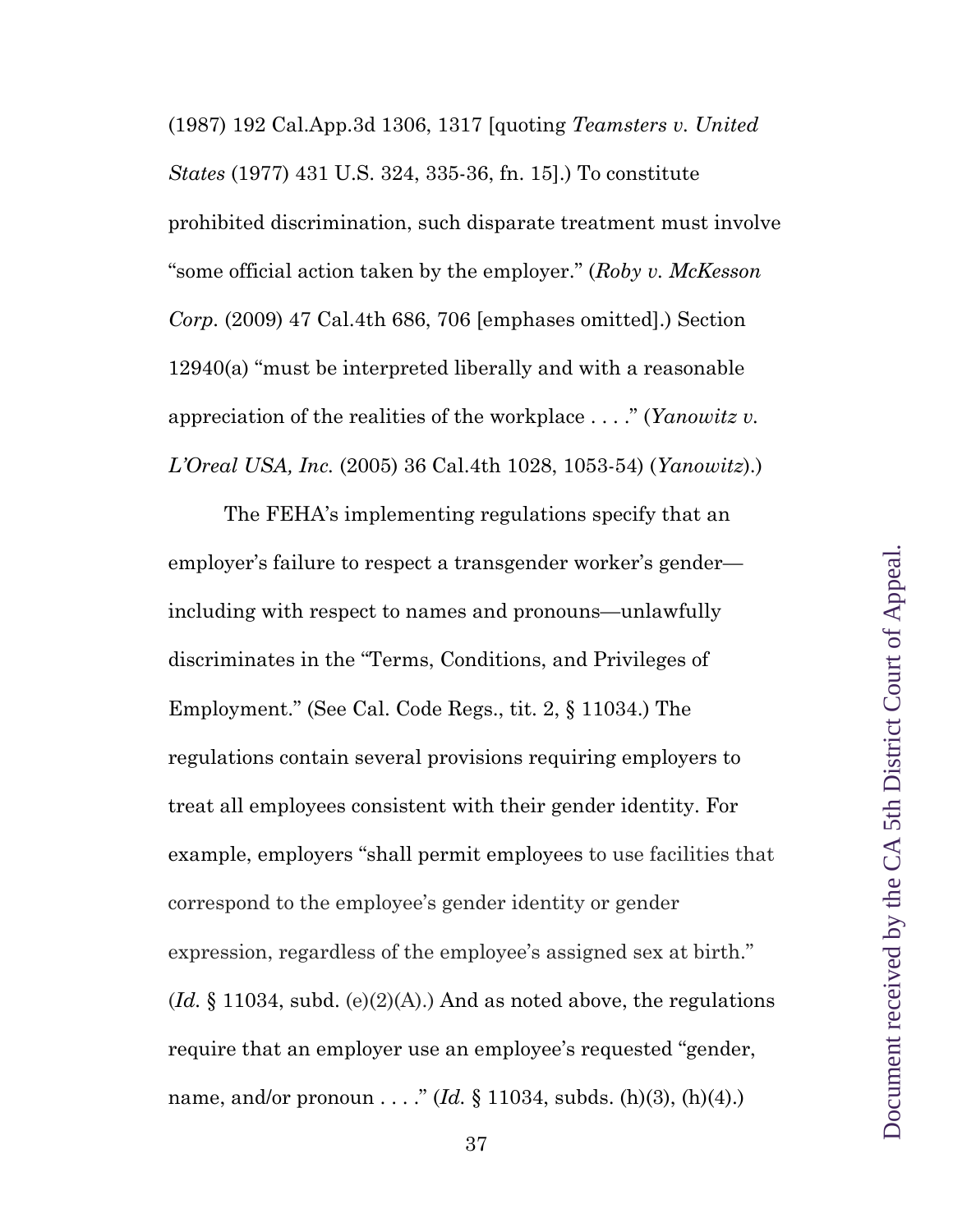As the regulations make clear, an employer's misuse of a transgender employee's name or pronouns—refusing to treat the employee consistent with their gender identity—constitutes explicit disparate treatment in the terms, conditions, and privileges of employment. When an employer singles out an employee who is a transgender woman, for example, by referring to her by a former male name or with male pronouns, this is disparate treatment based on gender identity: the employer is treating a transgender employee differently from, and less favorably than, non-transgender women, who are treated consistently with their gender identities. It is also disparate treatment based on sex, because the employer is treating a transgender woman differently from, and less favorably than, other women in the workplace.

Courts and civil rights enforcement agencies have recognized that such treatment is a form of unlawful discrimination based on sex and/or gender identity. (See, e.g., *Prescott v. Rady Children's Hospital-San Diego* (S.D.Cal. 2017) 265 F.Supp.3d 1090, 1099-1100 [denying motion to dismiss sex discrimination claim based on defendant hospital staff's "continuous" misgendering of transgender boy]; *Eric S. v.*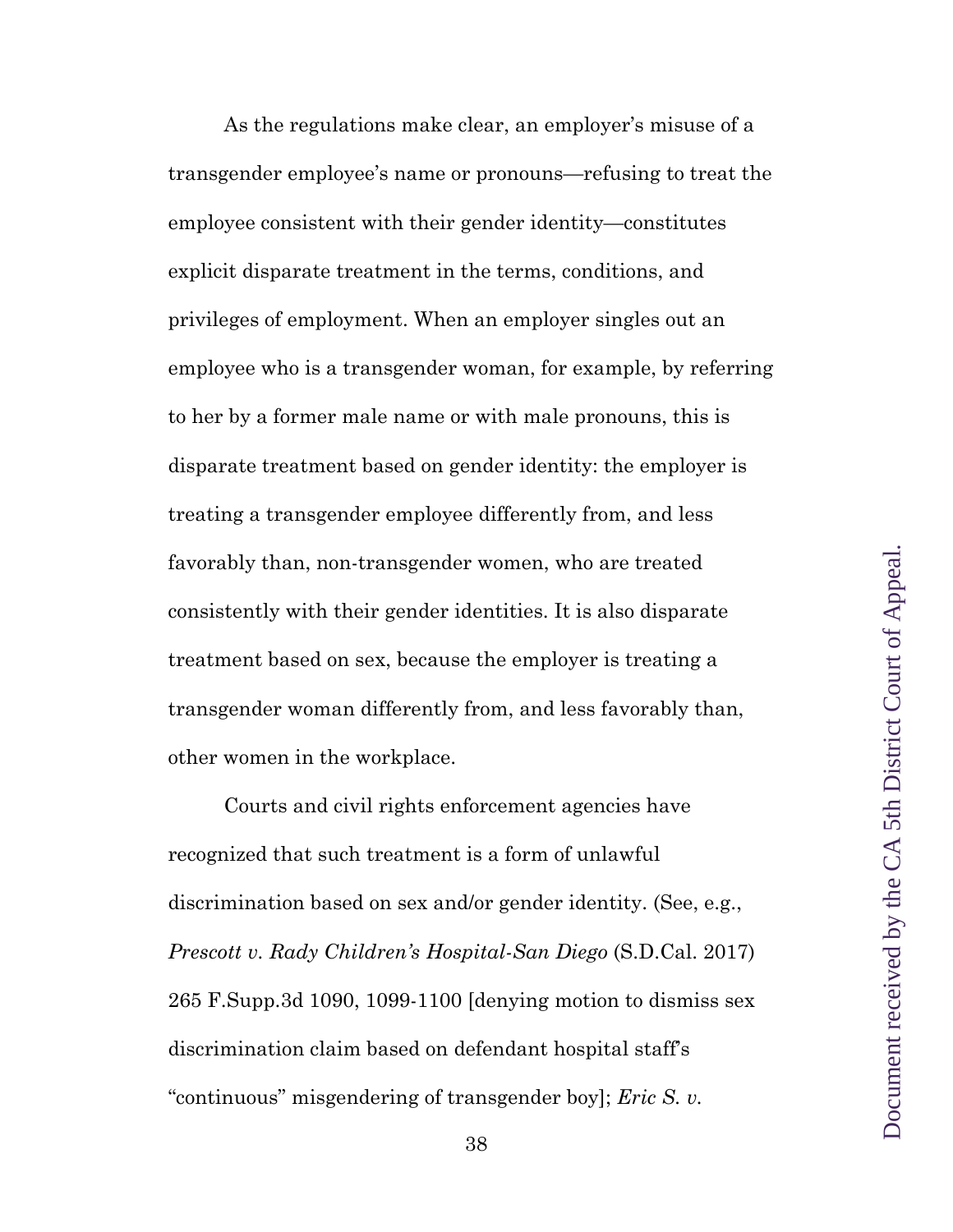*Shinseki* (E.E.O.C. Apr. 16, 2014, EEOC DOC 0120133123) 2014 WL 1653484, at \*2 [reversing dismissal of transgender employee's sex discrimination claim based on employer's refusal to change the employee's name in the employer's records]; see also *Bd. of Educ. of Highland v. U.S. Dept. of Educ.* (S.D.Ohio 2016) 208 F.Supp.3d 850, 879 [entering preliminary injunction ordering school district to "treat Jane Doe as the girl she is, including referring to her by female pronouns and her female name," as well as permitting her to use the girls' restrooms.)

#### **B. Harassment**

The misuse of a transgender person's correct name and pronouns in the workplace can also constitute unlawful harassment under the FEHA based on sex, gender, gender identity, and gender expression.<sup>30</sup> The Legislature recently codified "its intent with regard to application of the laws about harassment." (Gov. Code § 12923.) In particular:

<sup>30</sup> Workers who are not transgender may also experience the misuse of pronouns as a form of harassment. (See, e.g., *Nichols v. Azteca Restaurant Enterprises, Inc.* (9th Cir. 2001) 256 F.3d 864, 870 [describing "relentless campaign of insults, name-calling, and vulgarities" against male restaurant worker, including "coworkers and a supervisor repeatedly refer[ing] to Sanchez in Spanish and English as 'she' and 'her'" and mocking him for "walking and carrying his serving tray 'like a woman'"].)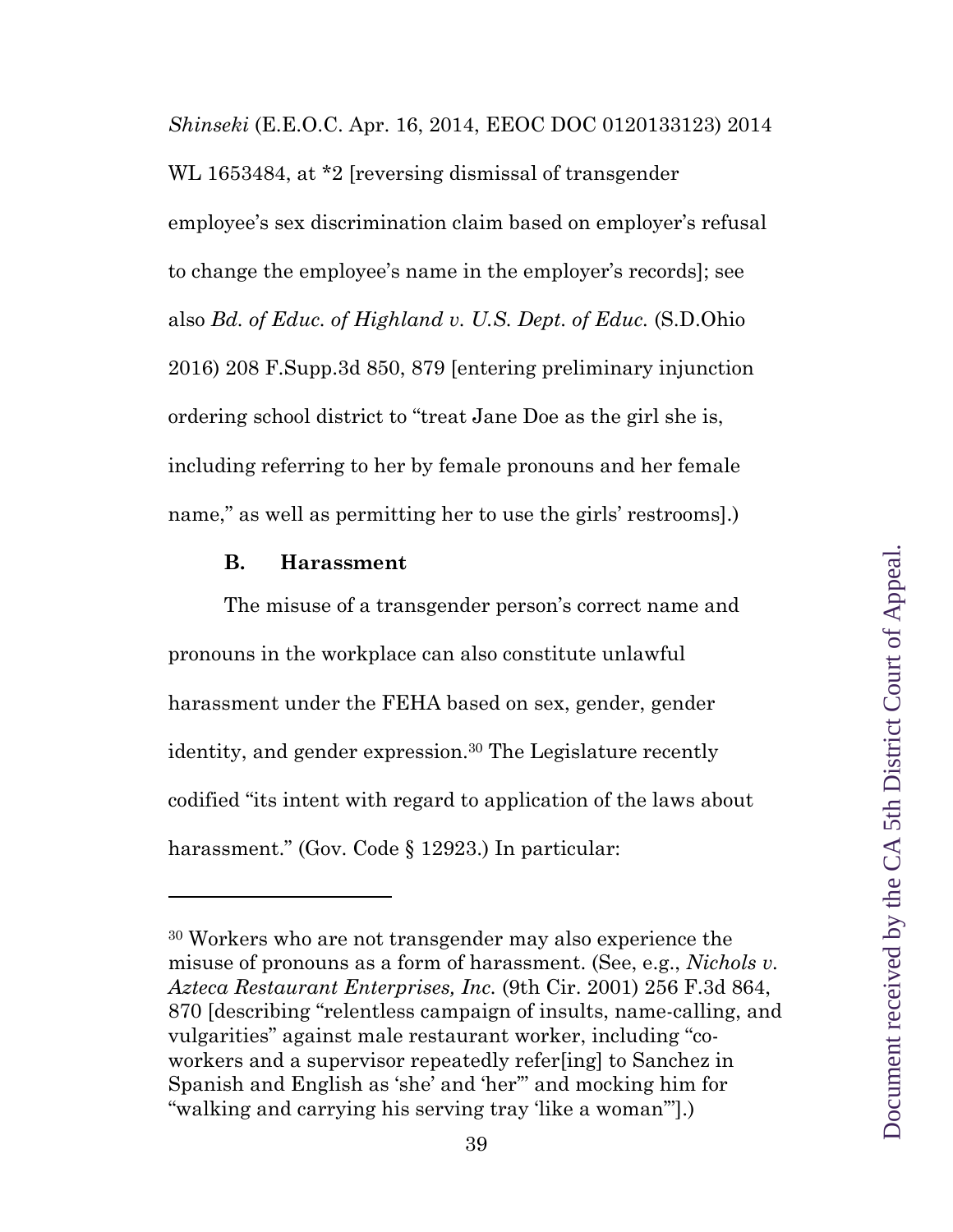[H]arassment creates a hostile, offensive, oppressive, or intimidating work environment and deprives victims of their statutory right to work in a place free of discrimination when the harassing conduct sufficiently offends, humiliates, distresses, or intrudes upon its victim, so as to disrupt the victim's emotional tranquility in the workplace, affect the victim's ability to perform the job as usual, or otherwise interfere with and undermine the victim's personal sense of well-being.

(Gov. Code § 12923, subd. (a).) The Legislature also approved the standard in Justice Ginsburg's concurrence in *Harris v. Forklift Systems* (1993) 510 U.S. 17 that in a workplace harassment suit, "the plaintiff need not prove that his or her tangible productivity has declined as a result of the harassment." (Gov. Code § 12923, subd. (a) [quoting *Harris v. Forklift Systems*, *supra*, 510 U.S. at pp. 25-26 (conc. opn. of Ginsburg, J.)].) Rather, "[i]t suffices to prove that a reasonable person subjected to the discriminatory conduct would find, as the plaintiff did, that the harassment so altered working conditions as to make it more difficult to do the job." (*Ibid.*) The Legislature further confirmed that "[t]he existence of a hostile work environment depends upon the totality of the circumstances" and that "[h]arassment cases are rarely appropriate for disposition on summary judgment." (Gov. Code § 12923, subds. (c), (e).)

40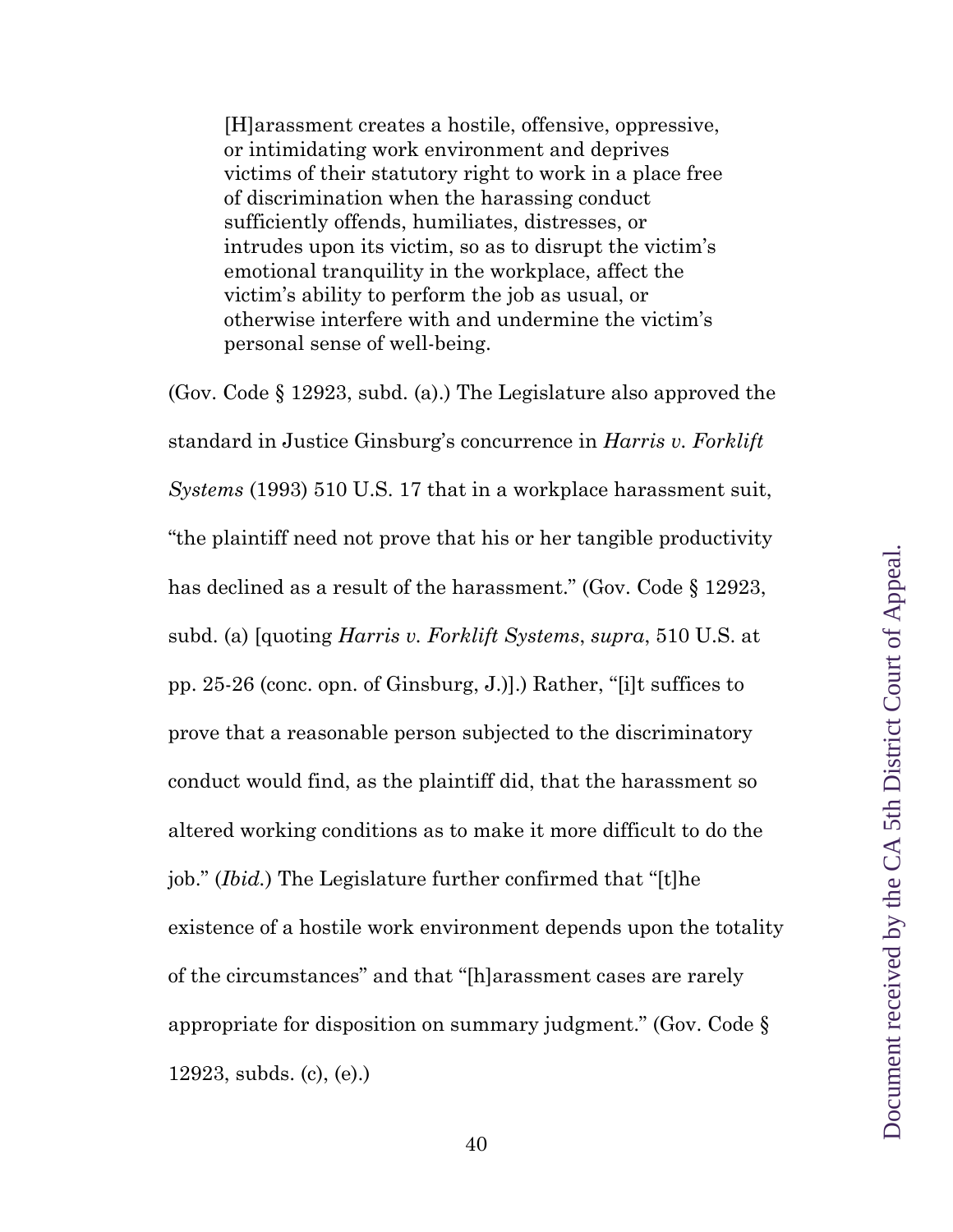As a general matter, disregarding a transgender employee's gender identity by intentionally or repeatedly misusing their name or pronouns easily meets the criteria for unlawful harassment. Being subjected to such treatment is degrading and humiliating and likely to cause serious psychological harm and emotional distress; it is highly likely to affect a transgender person's "ability to perform the job as usual" by calling unwanted attention to their transgender identity in a demeaning and stigmatizing manner; and it is similarly likely to "undermine the victim's personal sense of well-being" by negating a core aspect of personal identity. (See Part I.B, *supra*; Gov. Code § 12923, subd. (a).) This form of adverse treatment is not "[m]inor or relatively trivial," but is "reasonably likely to impair . . . [the] employee's job performance . . . ."31 (See *Yanowitz, supra*, 36 Cal.4th at p. 1054-55; Part I.B, *supra*.)

<sup>&</sup>lt;sup>31</sup> Courts have rejected the argument that treating a transgender person inconsistent with their gender identity is only a "perceived slight[]." (*Rumble v. Fairview Health Services* (D.Minn. Mar. 16, 2015 No. 14-cv-2037 (SRN/FLN)) 2015 WL 1197415, at \*25.) In *Rumble*, the court denied a hospital's motion to dismiss a patient's sex discrimination claim, concluding that "misgendering of [plaintiff] could be considered objectively offensive behavior" where a hospital clerk intentionally gave a transgender male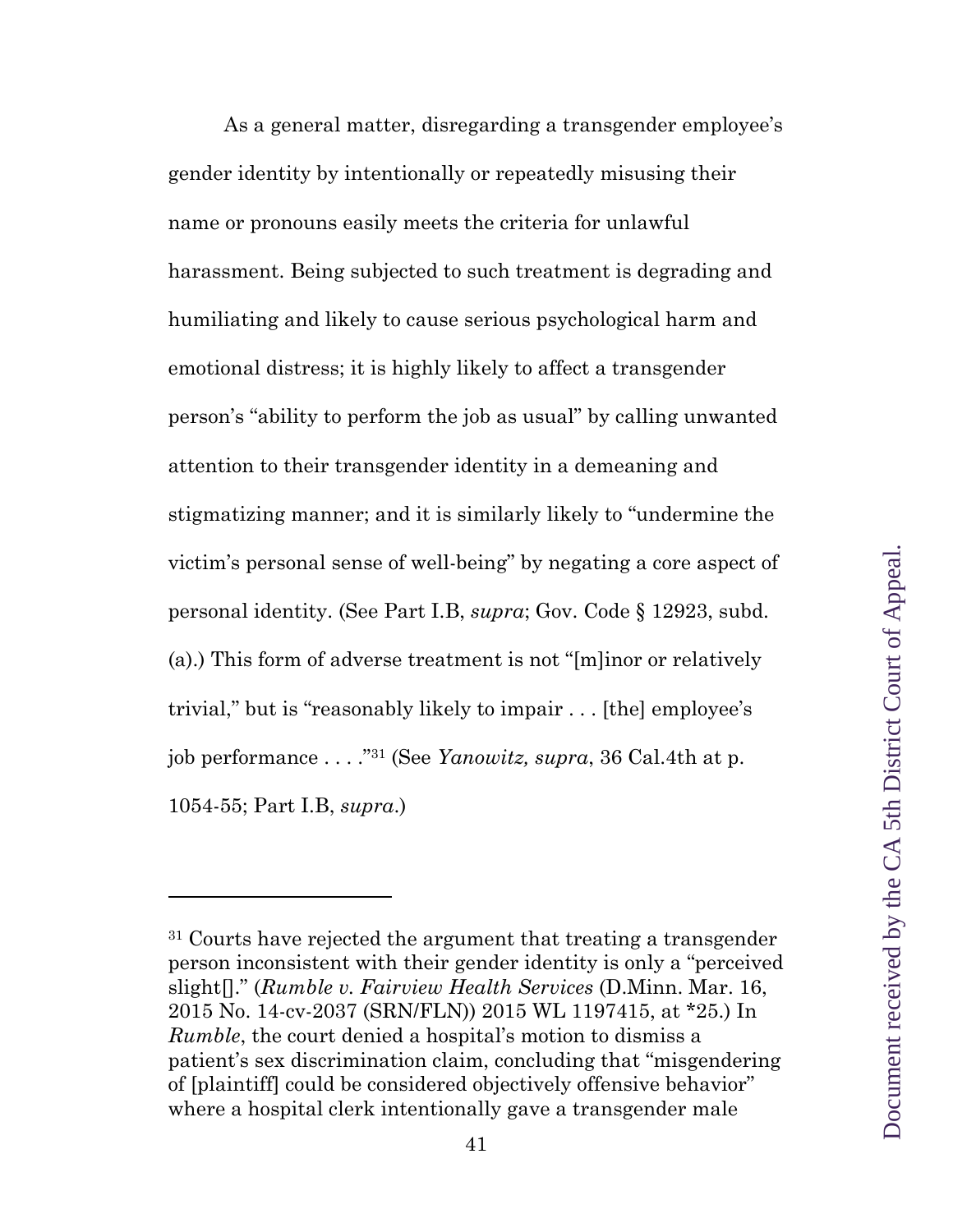In *Lusardi*, for example, the EEOC found that the supervisor's "repeated and intentional" use of a male name and pronouns in referring to Ms. Lusardi, a transgender woman, was "offensive and demeaning to Complainant and would have been so to a reasonable person in Complainant's position." (*Lusardi*, *supra*, 2015 WL 1607756, at \*11.) The agency concluded that Ms. Lusardi proved her claim of hostile work environment based on sex and that the employer was liable for the supervisor's harassment. *(Id.* at \*13.) Other courts and enforcement agencies have also found actionable hostile work environment or harassment claims where the evidence or allegations included the intentional and repeated misuse of a transgender person's name or pronouns. (See, e.g., *Tinker*, *supra*, 2016 WL 4426971 [enforcement agency finding employer liable on transgender man's hostile work environment claim where evidence included the supervisor's intentional and repeated misuse of the employee's name and pronouns]; *Tay v. Dennison*, *supra*, 2020 WL 2100761, at \*2 [denying motion to dismiss incarcerated plaintiff's equal protection claim of harassment based on gender

patient a hospital bracelet identifying him as "female." (*Id.* at \*26.)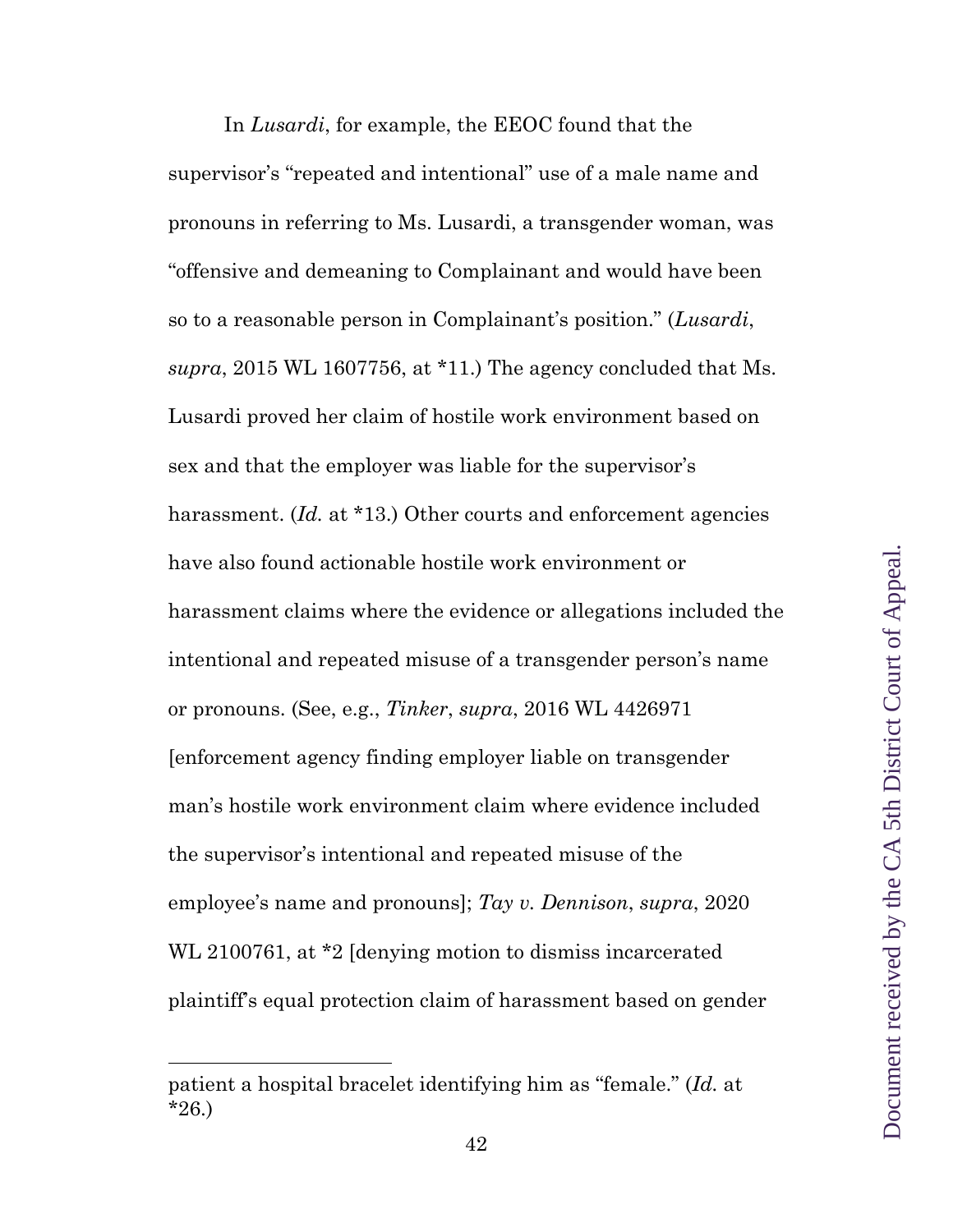identity, where allegations included that "correctional and medical staff constantly misgender Plaintiff, referring to her as 'mister' and using male pronouns even though they are aware that she is a transgender woman."].)

In sum, for a reasonable transgender plaintiff, an employer's intentional or repeated misuse of their name or pronouns would "unreasonably interfere[] with the plaintiff's work performance or create[] an intimidating, hostile, or offensive working environment." (Gov. Code § 12923, subd. (b).)

#### **CONCLUSION**

For the reasons above, Amici respectfully request that the Court reverse the order granting summary judgment in favor of Starbucks and Dustin Guthrie on all causes of action and remand the case to the superior court for further proceedings.

#### Dated: August 21, 2020 NATIONAL CENTER FOR LESBIAN RIGHTS

By: /s/ Julie Wilensky Julie Wilensky Asaf Orr

> LAMBDA LEGAL DEFENSE & EDUCATION FUND Sasha Buchert\* Ethan Rice\*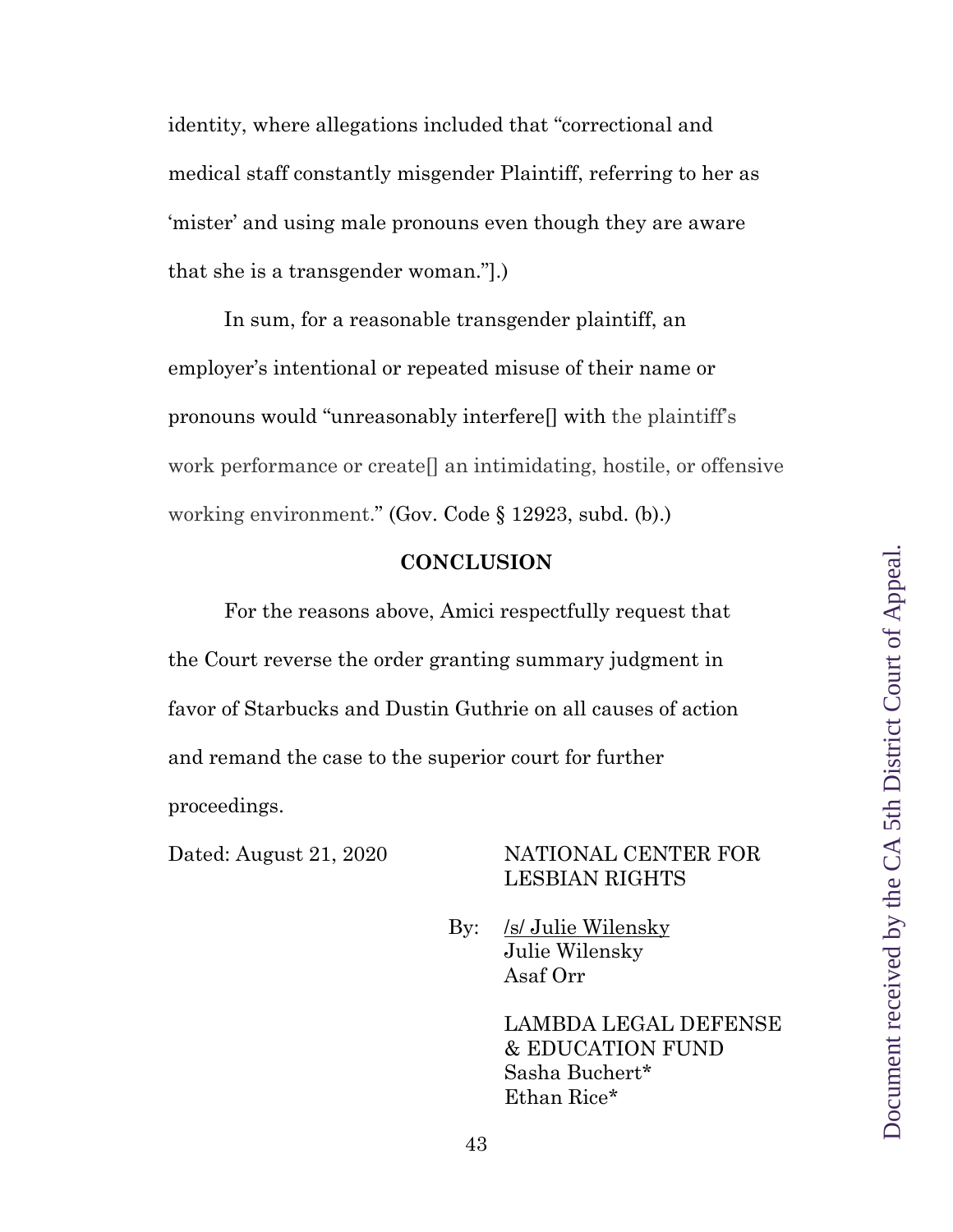*Attorneys for Amici Curiae* 

\*Pro hac vice motion forthcoming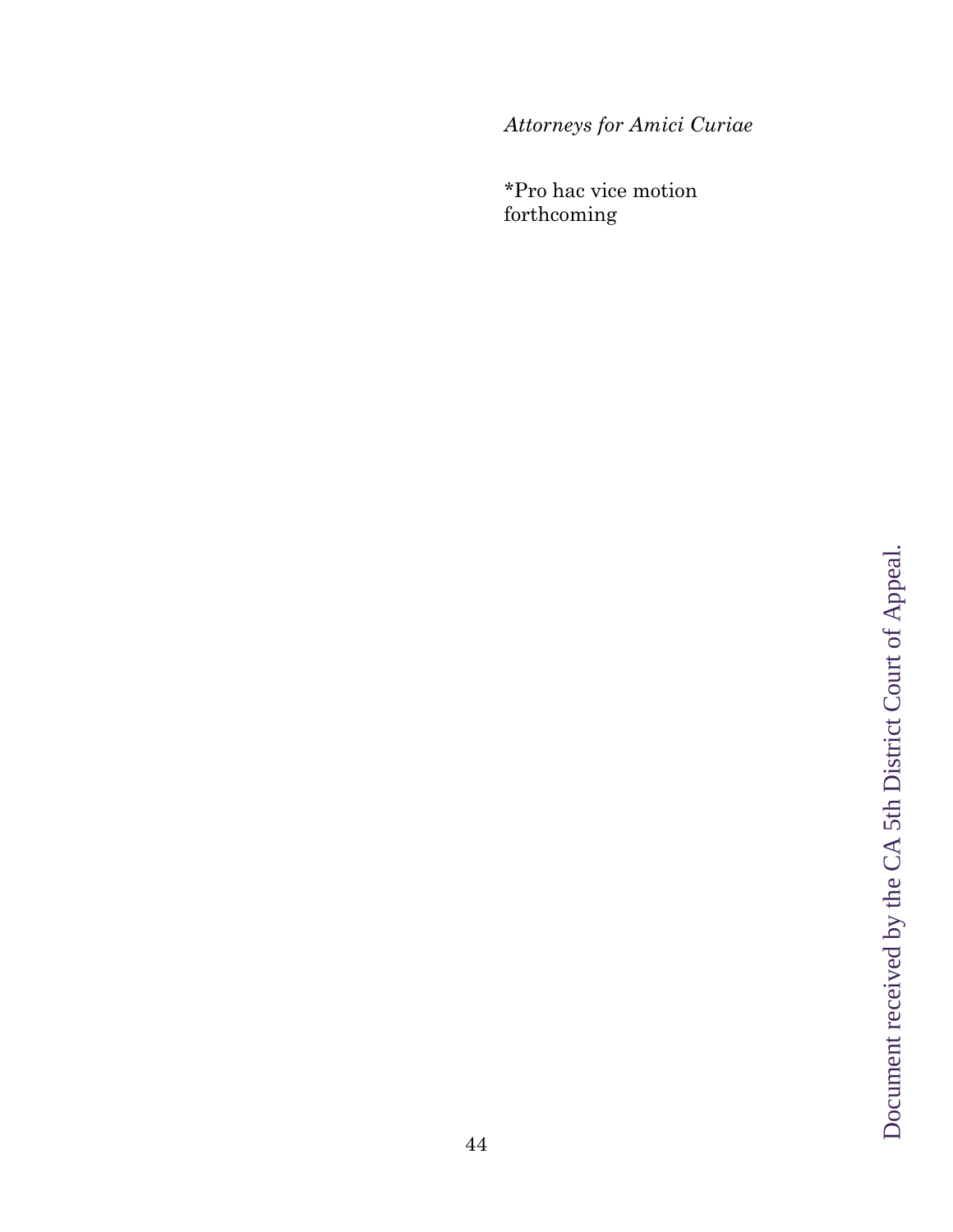## **CERTIFICATE OF COMPLIANCE**

Pursuant to rule 8.204(c) of the California Rules of Court, I certify that this brief contains 4,716 words, including footnotes. In making this certification, I have relied on the word count of the computer program used to prepare the brief.

## Dated: August 21, 2020 NATIONAL CENTER FOR LESBIAN RIGHTS

By: /s/ Julie Wilensky Julie Wilensky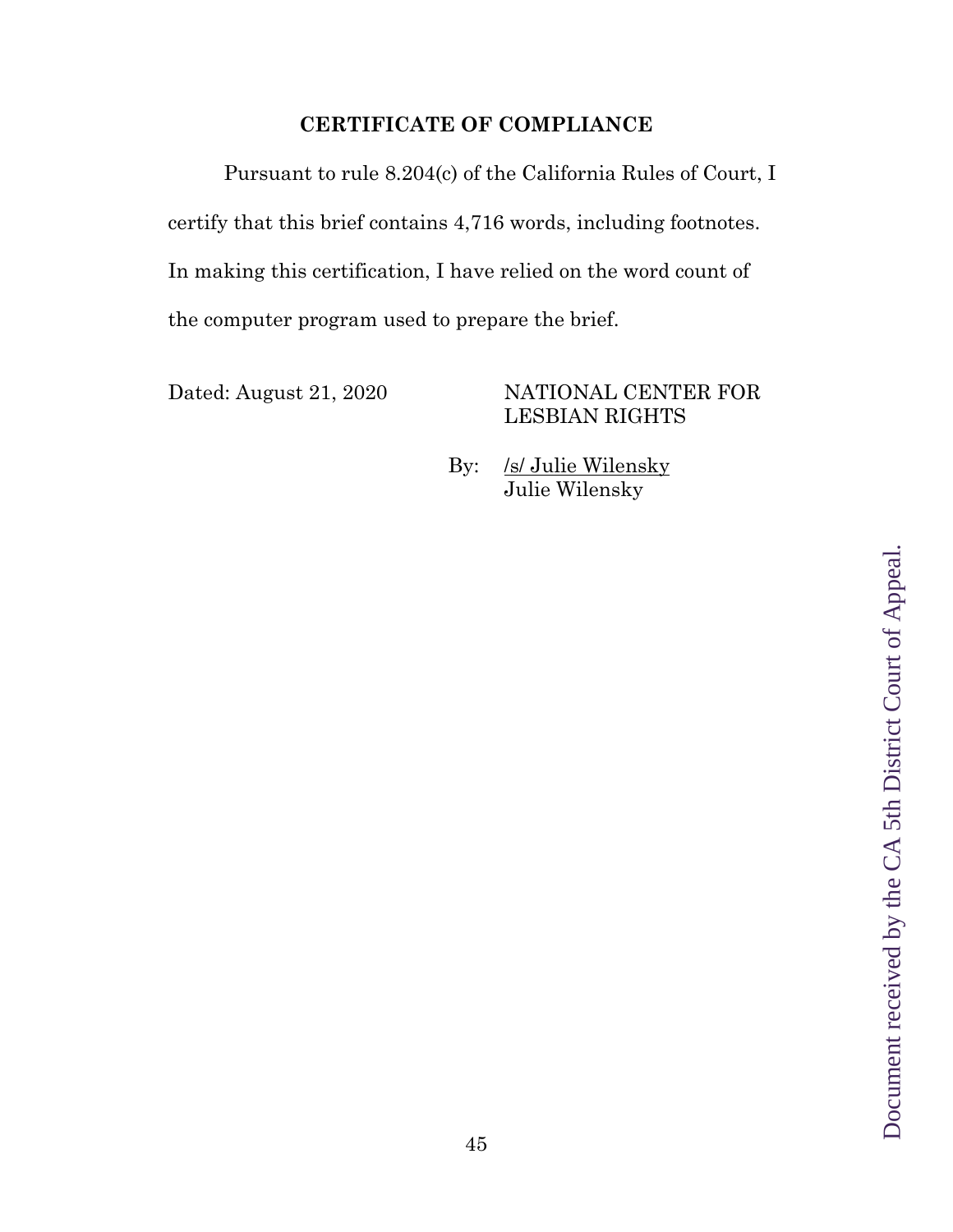#### **PROOF OF SERVICE**

I, Julie Wilensky, declare as follows:

I am more than 18 years of age and not a party to this action. I am employed in the County of San Francisco, California. My business address is 870 Market Street, Suite 370, San Francisco, California 94102.

On August 21, 2020, I served true copies of the following document:

**APPLICATION FOR LEAVE TO FILE AMICUS CURIAE BRIEF AND PROPOSED BRIEF OF AMICI CURIAE NATIONAL CENTER FOR LESBIAN RIGHTS, LAMBDA LEGAL DEFENSE & EDUCATION FUND, INC., AND EIGHT ADDITIONAL NONPROFIT ORGANIZATIONS IN SUPPORT OF PLAINTIFF-APPELLANT MADDIE WADE** 

on the interested parties in this action as follows:

## **SEE ATTACHED SERVICE LIST**

**BY ELECTRONIC COURT FILING SYSTEM**: I submitted the document using the court authorized e-filing service at TrueFiling.com.

**BY MAIL**: I placed the document in a sealed envelope, postage prepaid for first-class mail, and deposited with the U.S. Postal Service on the same day.

I declare under penalty of perjury under the laws of the State of California that the foregoing is true and correct. Executed on August 21, 2020, in Oakland, California.

> /s/ Julie Wilensky Julie Wilensky